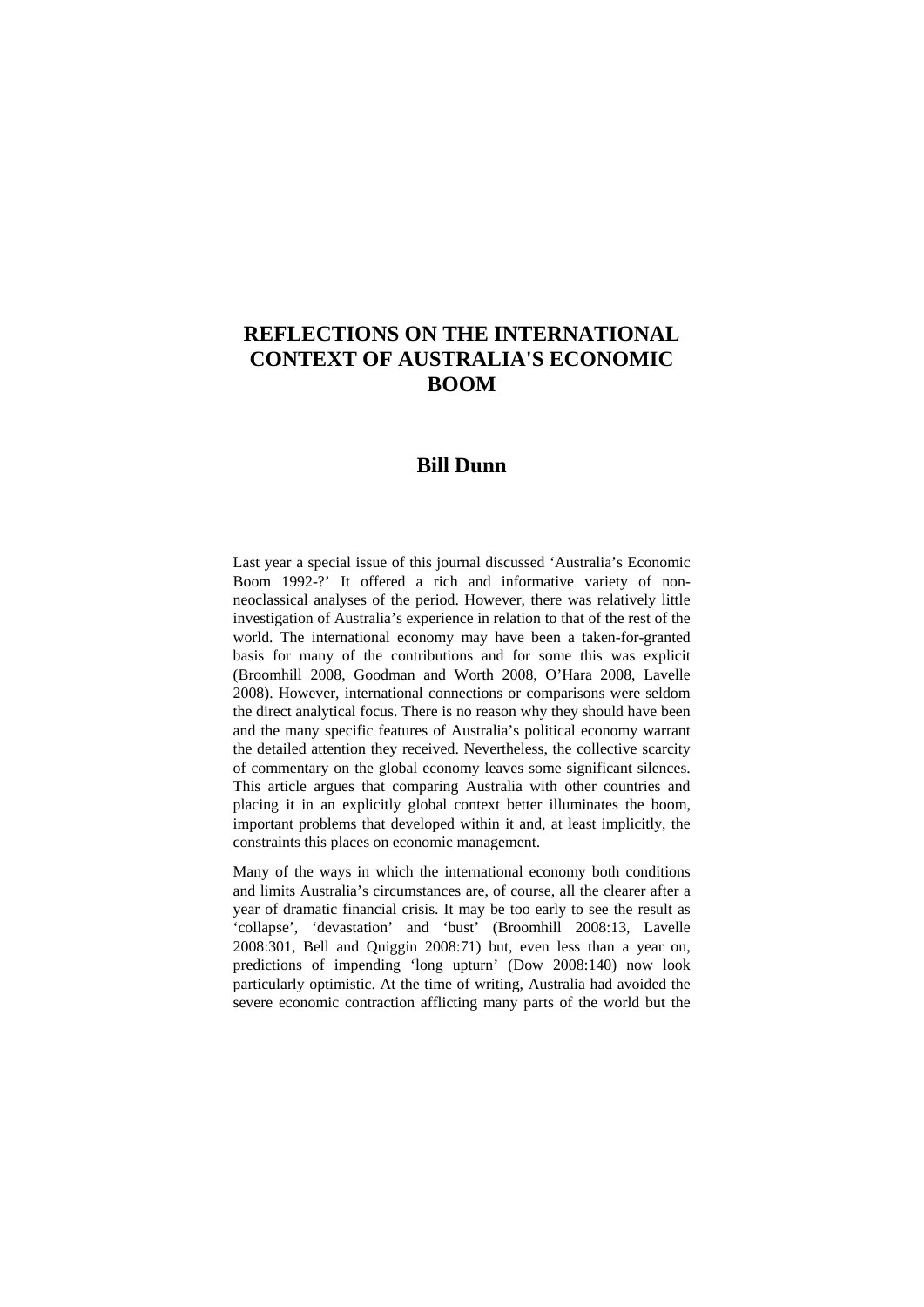#### 6 JOURNAL OF AUSTRALIAN POLITICAL ECONOMY No 63

question mark at the end of *JAPE* 61's title probably now more aptly signals doubt over exactly when the boom ended rather than how long it will endure.

This article begins by showing that Australia's economic experiences have moved in close alignment with those of other leading economies, at least since the 1920s. The alignment became particularly close from the 1970s. From 1992, Australia did grow slightly more quickly than most other rich countries, but more slowly than the average of its poorer country neighbours and trading partners in Asia.

The following section of the article situates Australia within a global process of changing class relations and a changing orientation of investment. The Australian economy, like others, was marked by growing inequality and a falling wage share of national income. This implied a higher proportion of income available for investment and Australia did achieve modest increases in rates of capital formation. This contrasted with the experiences of many other rich countries. However, as elsewhere, growth could also reflect increases in the quantity and intensity of work rather than simply capital deepening. A falling wage share could also produce problems of effective demand, increasing the propensity to borrow and tendencies towards systemic overcapacity, which militated against new investments aimed at domestic markets. In Australia, export oriented sectors, notably mining, attracted significant investment shares and achieved the highest levels of productivity.

The article then describes how Australia's openness to trade increased considerably during the boom. There was a shift in Australia's major export and import markets, with its economy experiencing significant demand pull from rapidly growing economies in Asia, particularly China. Exports and commodity prices increased rapidly in the 2000s. However, Australia's shares of global production, even of key commodities like coal and iron ore, declined, suggesting a vulnerability as commodity prices fell. Furthermore, despite rising exports, the overall current account deficit increased substantially during this period, particularly from the early years of this century, to levels higher than most other major national economies. This was matched by increased borrowing.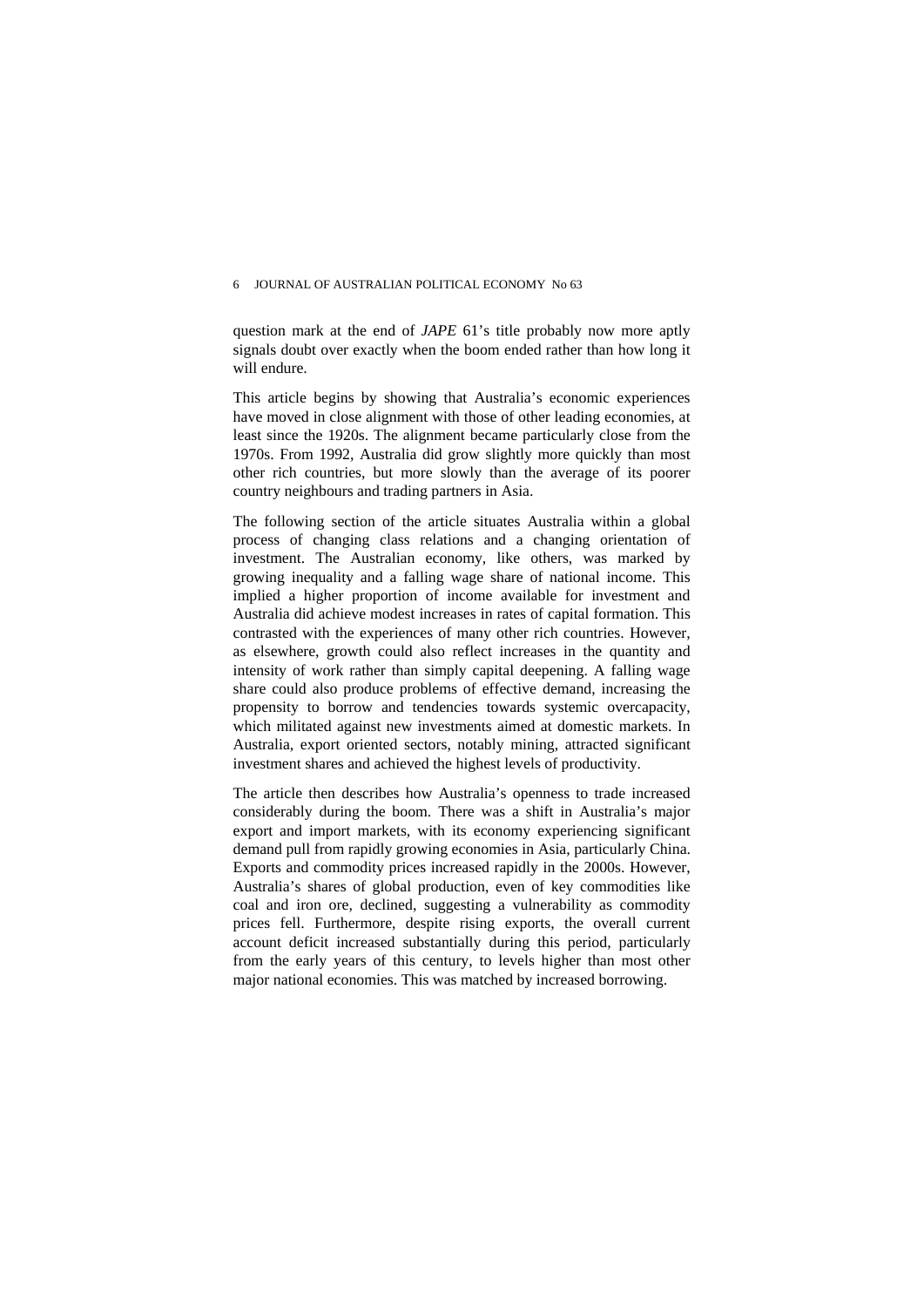The article ends by suggesting that Australia was left particularly vulnerable with the advent of global financial crisis and economic slowdown.

#### **Australia in the World Economy**

Australia's boom was not primarily a national phenomenon. Its trajectory was similar to that in other leading countries and was profoundly influenced by changes beyond its borders.

# **Figure 1: Growth in Australia and leading capitalist economies, 1875-2003**



*Source:* calculated from Maddison (2007) \* leading economies defined in footnote 1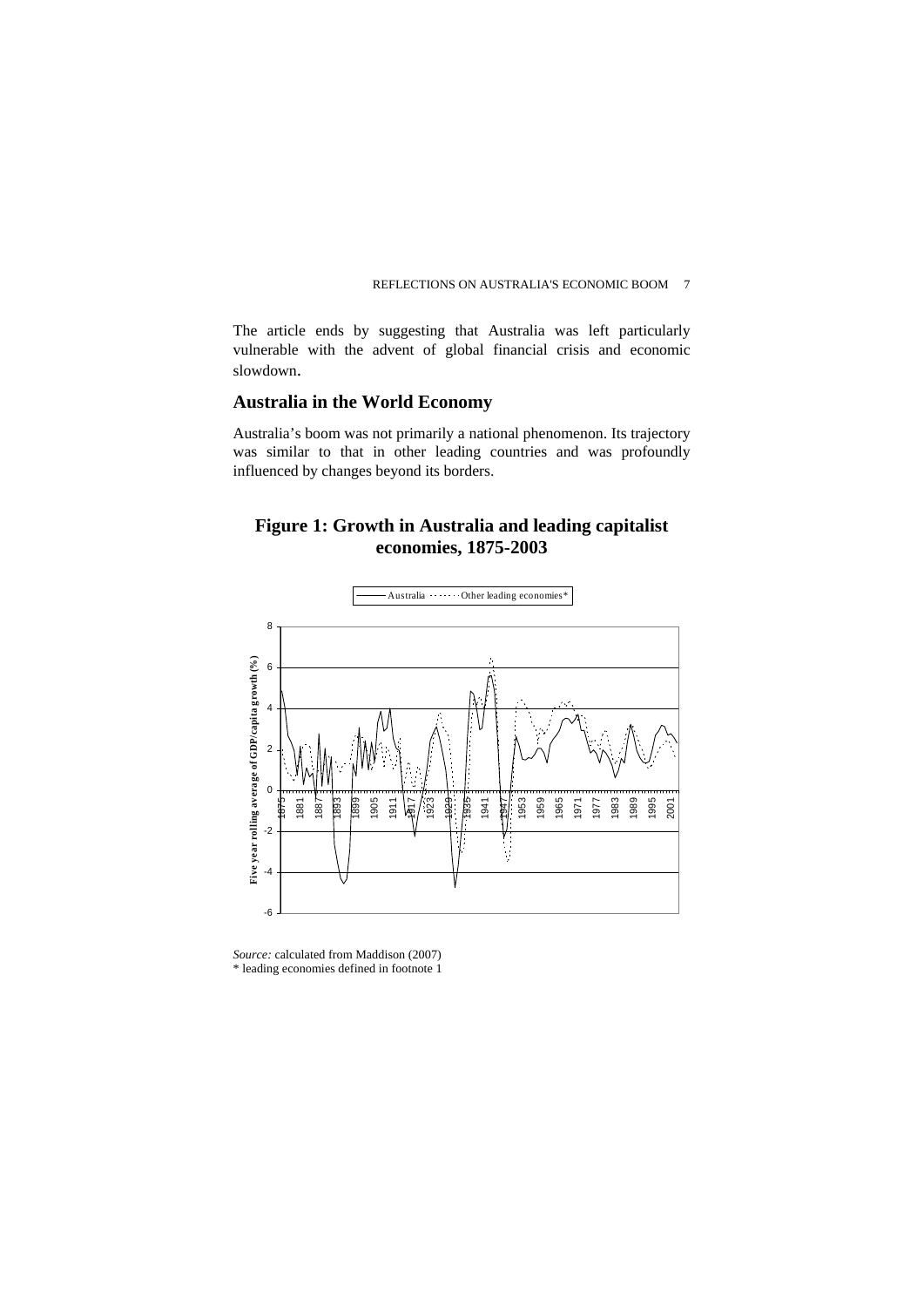Figure 1 compares Australia's overall economic performance with that of other rich country economies. It shows GDP *per capita* growth (calculated on the basis of purchasing power parity or PPP) since 1875 in Australia and the weighted average of [1](#page-3-0)6 other leading economies.<sup>1</sup> While the graph lacks the elegance of Dow's (2008:151) schematic representation of cycles over a similar period, its comparative nature indicates a close association between Australia's experiences and those in other rich countries, at least since the 1920s. The use of rolling five year averages smooths the data but, even on an annual basis, the correlation between Australian growth and the aggregate of these other economies was very close, particularly since the 1970s, as shown in Table 1. There are reasons to believe that international interdependence increased in recent years, for example in terms of trade openness and flows of investment. However, these data show that Australian political economy has been 'globally' integrated for some considerable time.

**Table 1: Correlation between Australian Annual per capita Growth and that of 16 Other Leading Capitalist Economies\*, 1875-2003** 

| Year      | <b>Correlation</b> |
|-----------|--------------------|
| 1875-1884 | $-0.20$            |
| 1885-1894 | 0.12               |
| 1895-1904 | 0.48               |
| 1905-1914 | 0.60               |
| 1915-1924 | 0.48               |
| 1925-1934 | 0.71               |
| 1935-1944 | 0.59               |
| 1945-1954 | 0.88               |
| 1955-1964 | 0.46               |
| 1965-1974 | 0.58               |
| 1975-1984 | 0.92               |
| 1985-1994 | 0.85               |
| 1995-2003 | 0.81               |

*Source:* calculated from Maddison (2007)

\*leading economies defined in footnote 1

 $\overline{a}$ 

<span id="page-3-0"></span><sup>1</sup> These countries are Austria, Belgium, Canada, Denmark, Finland, France, Germany, Italy, Japan, the Netherlands, New Zealand, Norway, Sweden, Switzerland, the UK and the USA. Between them they accounted for 92 per cent of the rich country incomes and 47 per cent of the world total in 2003 (calculated from Maddison 2007).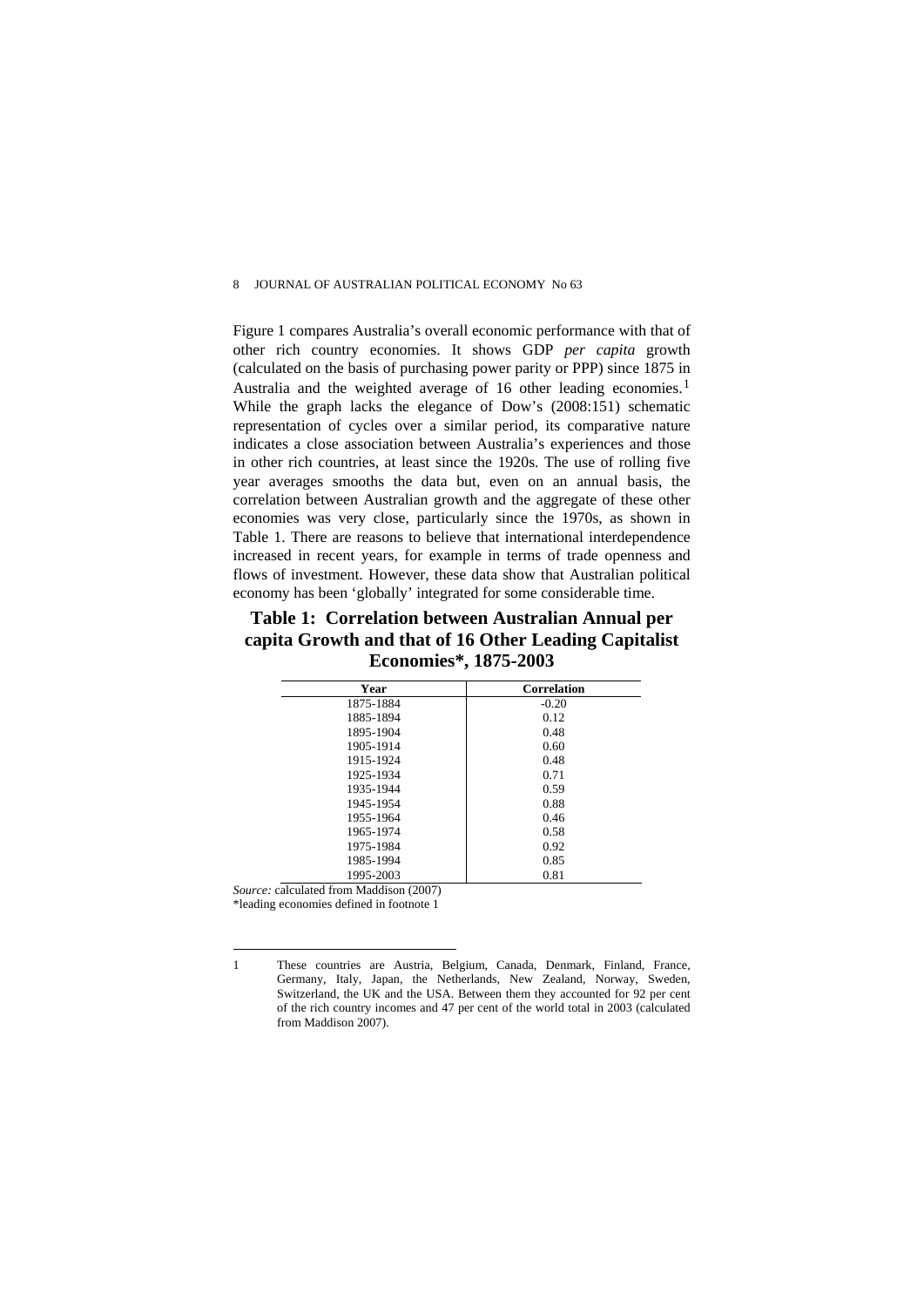Focussing more closely on the recent past, Australia did grow significantly faster than the average of the OECD countries, if not of the world, over the boom period (Broomhill 2008, Bell and Quiggin 2008). Measured in terms of Gross Domestic Product (GDP) and in current US dollars, Australia grew at 6.0 per cent per year between 1992 and 2007, compared with an advanced country average of 5.2 per cent and a world average of 6.2 per cent (calculated from IMF 2008).[2](#page-4-0)

Australia's population also increased more quickly than that of most rich countries, so its performance was slightly less impressive according to per head measures. The chosen time period, precisely that of Australia's boom, also skews the results in its 'favour'. Japan and Germany, for example, grew strongly in 1991 when Australia was in recession, while the positions were reversed in 1993. Nevertheless, Australia did grow more quickly than the rich country average. This is confirmed in Figure 2, which compares Australian *per capita* growth between 1992 and 2007, with that of individual major rich country economies and with major poorer country trading partners. Australia grew marginally more slowly than Britain but faster than the other rich countries. However, it grew more slowly than all these poorer country economies.

Australia's comparative success was therefore only in relation to rich countries. On average, poorer ones grew faster. There are well rehearsed problems with characterising this more rapid expansion of many developing economies as 'globalisation'. Amongst other things, the gaps between rich and poor remained huge and poorer country growth was highly concentrated; in Latin America and Africa it remained slower than the average in rich countries. Geography, *pace* more trenchant statements of globalisation, continued to matter. Australia's specific proximity to rapidly growing Asian economies, particularly that of China, and the way

 $\overline{a}$ 

<span id="page-4-0"></span><sup>2</sup> There are some familiar problems with the use of standard GDP data, particularly as an indicator of social development. Even in a strictly economic sense it can be misleading in terms both of what is counted and what excluded (see e.g. Mohun 2003). It might also be more appropriate, were data available, to measure Net Domestic Product (NDP) rather than GDP, thereby accounting for any capital depreciation (Spant 2003). However, for pragmatic reasons GDP measures are used here, although, following Dow (2008) and O'Hara (2008), these are presented on a *per capita* basis as a better indicator of changes in average national wealth and well-being.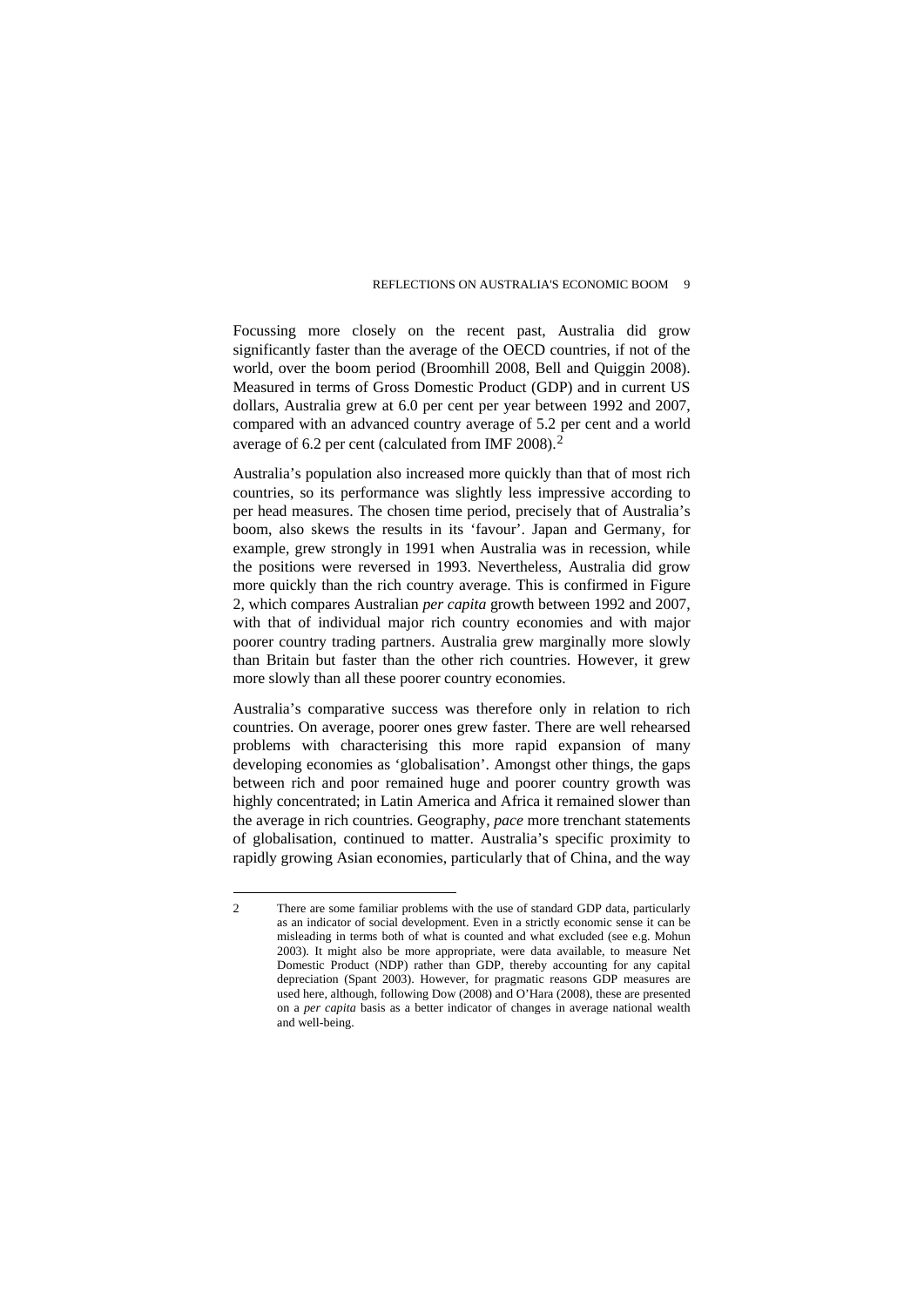it was linked to them, may have contributed significantly towards its growth.

# **Figure 2: Annual average GDP per capita growth, in leading economies and trading partners, 1992-2007**



#### **The Distribution of Income and the Re-orientation of Investment**

Walker (1999) argued that labour's worldwide retreat since the 1970s had not produced any corresponding economic success for capital. This appears to be confirmed, in Australia as elsewhere, during the period of its boom. Profit shares of income tended to increase and wage shares to decline without this providing the basis for sustained growth. Broadly typical in terms of income redistribution, Australia was a partial exception in doing 'better' than many other rich countries in terms of investment and productivity growth. There were significant improvements, for example in manufacturing productivity, but this was a smaller sector in Australia than in other leading economies and overall productivity gains were both unspectacular and diminishing. If Australia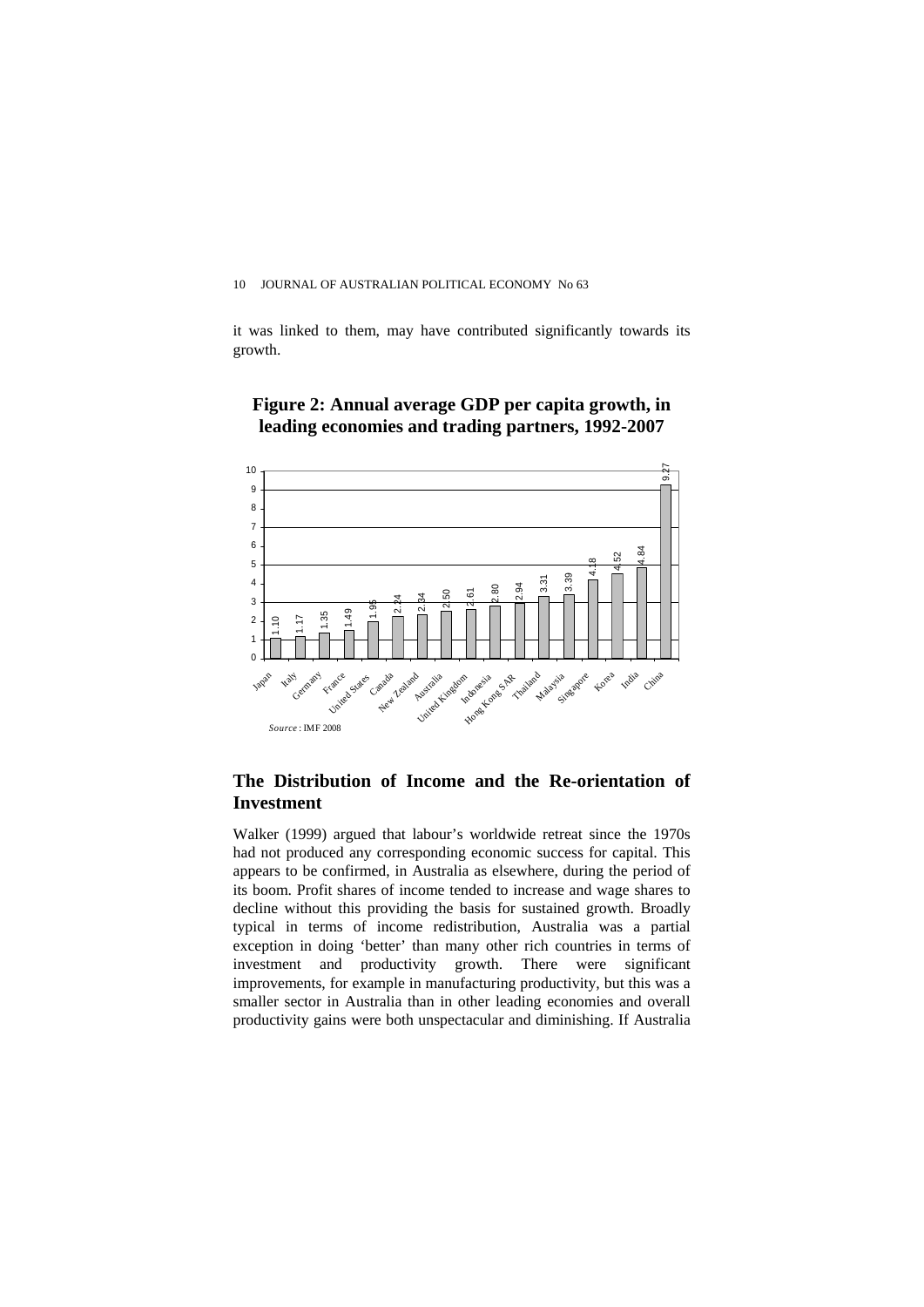did marginally better in the 1990s and 2000s than it had done in the 1970s and 1980s it did worse than many other countries had done in those earlier decades. Increased output per employee could reflect the elimination of relatively inefficient as well as the creation of more efficient activities. It could also reflect changes in the quantity and intensity of work. Moreover, falling wage shares of income produced problems of effective demand (partially and temporarily mitigated in domestic markets by increasing debt) and of overcapacity, which tended to intensify the competitive search for export markets.

### **Figure 3: Wages and profits as percentage shares of Australian national income**



Processes of redistribution within national economies continued during the period of Australia's boom. Figure 3 shows the inverse relation between profits and wages in Australia since 1960. Over this longer period, the correlation between the two indices was -0.40. Since 1992 the strength of this inverse relation increased to -0.87. Cahill is therefore surely correct to begin with labour's decline and how it 'facilitated the "shakeout" of Australian capital' (2008:330). Union density, for example, fell from 55 per cent as recently as 1980 to 40 per cent in 1990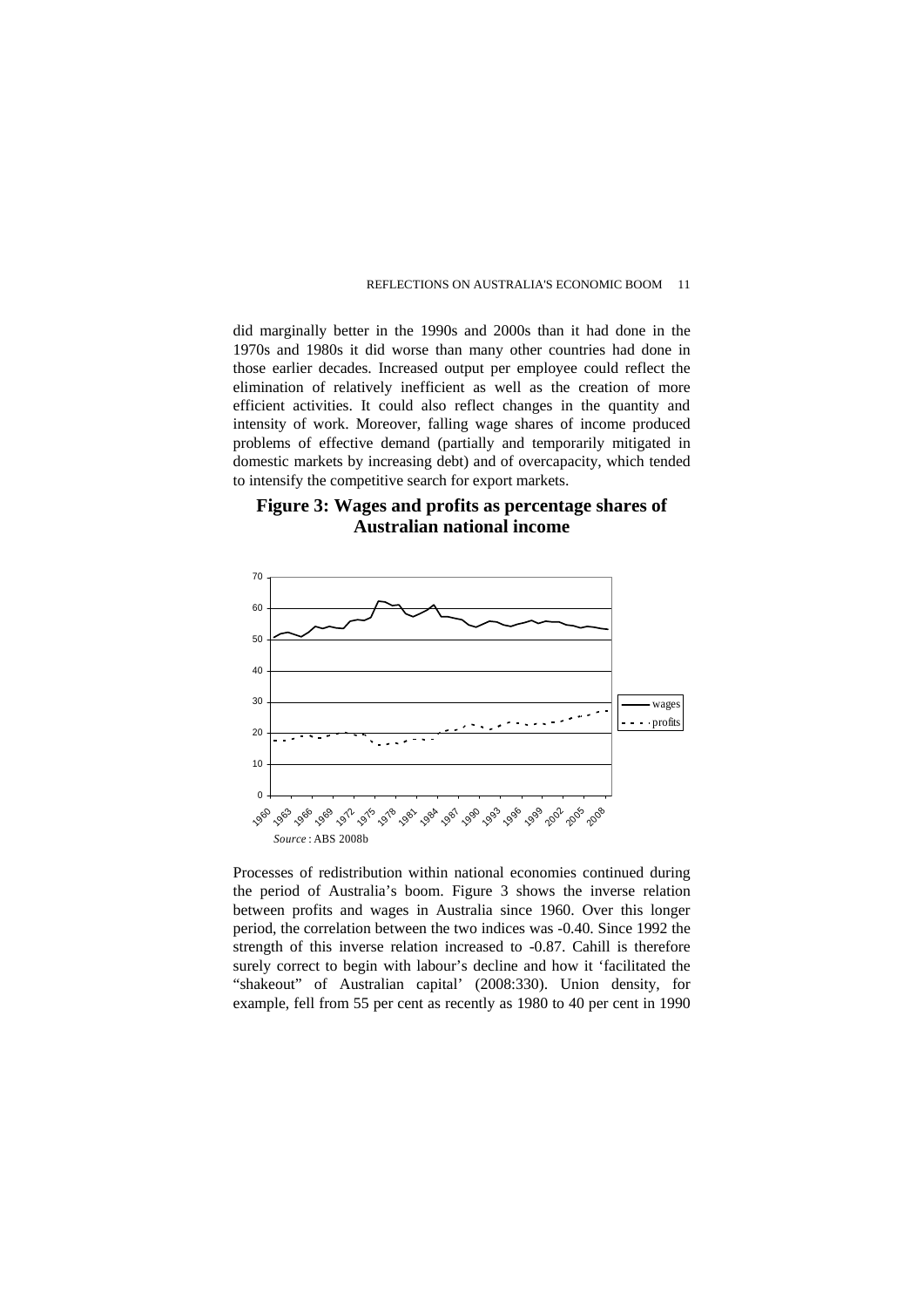and to only 19 per cent by 2007 (Fairbrother and Yates 2003, ABS 2007). But this, albeit with substantial variation, was a global, rather than simply Australian, phenomenon. Across the OECD there was a trend for the overall wage share of income to fall, and conversely for the profit share to rise (Glyn 2007, Ellis and Smith 2007). Labour's organisational retreat in Australia occurred somewhat later but more rapidly than in many other countries with the overall experience probably mid-range. As Table 2 indicates, labour's share of national income was lower than in most leading rich countries; while the decline in its share was greater than in France, Japan and the USA but less steep than in Canada, Germany, Italy and the UK.

| Country   | 1992 $(%$ | 2007(%) |
|-----------|-----------|---------|
| Australia | 49.6      | 47.9    |
| Canada    | 55.4      | 51.3    |
| France    | 52.0      | 51.6    |
| Germany   | 55.6      | 48.8    |
| Italy     | 44.7      | 41.1    |
| Japan     | 52.8      | 51.3    |
| UK        | 55.9      | 53.2    |
| US        | 57.4      | 56.6    |

# **Table 2: Employee Compensation as a Share of National Income**

*Source*: OECD 2008d

 $\overline{a}$ 

This measure tells only part of the story. Wage inequality also jumped. This was partly because of spiralling executive salaries, which should probably be understood as a part of profits rather than wages but are nevertheless included in aggregate measures of the latter. Several contributors to *JAPE* 61 noted growing inequalities in the Australian context (see e.g. Meagher and Wilson 2008). Between 1996 and 2006 the 'earnings dispersal' between the  $9<sup>th</sup>$  and  $1<sup>st</sup>$  deciles across 19 OECD countries increased on average from 3.12 to 3.33. France and Spain alone became significantly more equal. Australia's increasing inequality, rising according to this index from 2.95 to 3.26, was above average but not particularly exceptional.[3](#page-7-0)

<span id="page-7-0"></span><sup>3</sup> The increasing gender wage gap, rising from 15 to 17 per cent over this period, was more unusual. Overall, amongst these OECD countries, it fell on average from 22 to 18 per cent (OECD 2008a).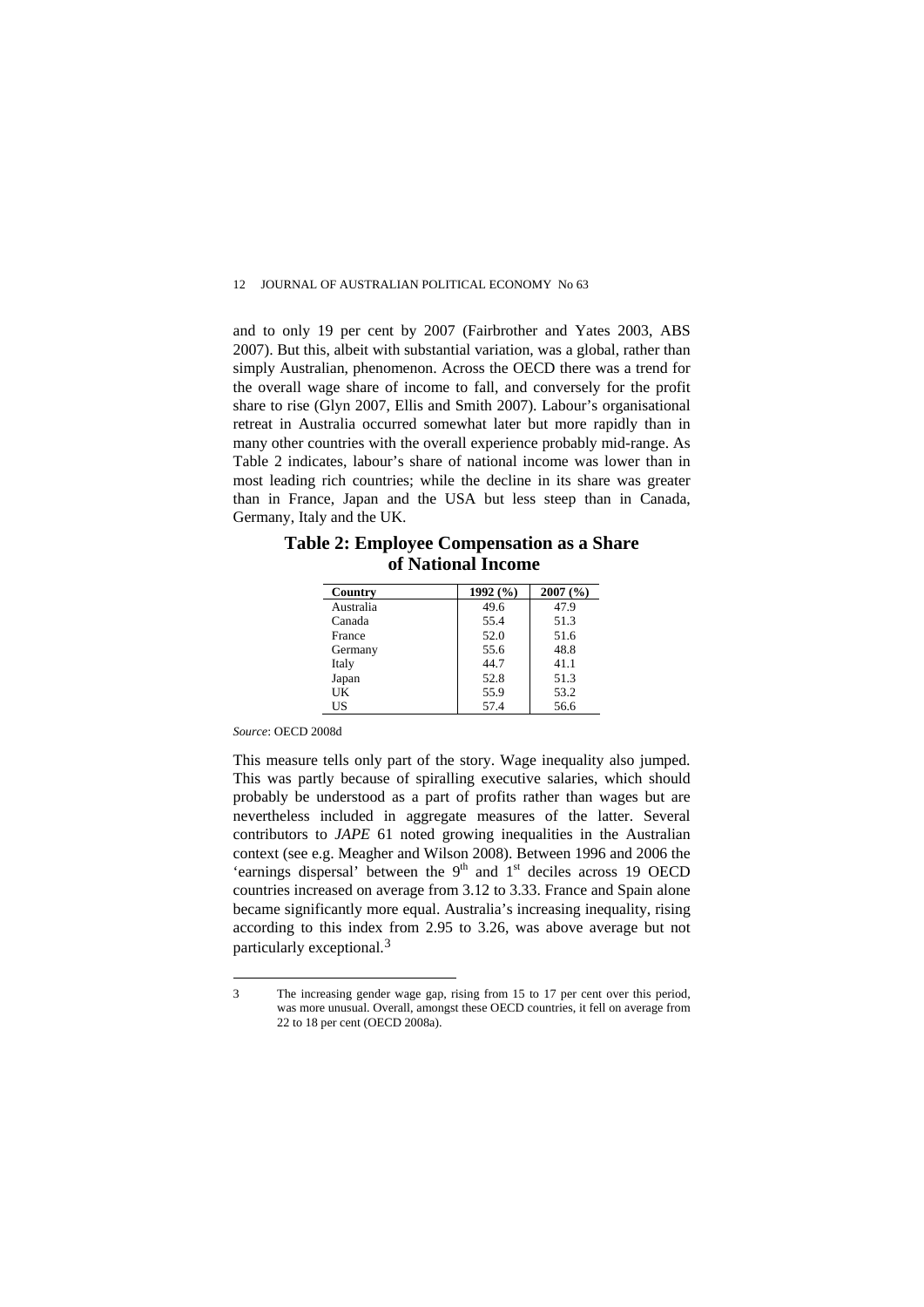Various reasons for these changing income shares and growing inequalities have been articulated, from technological change, to globalisation, to the outcome of overt struggle (Glyn 2007). Whatever the cause, the result has been capital's gain at labour's expense. Labour's decline provided the basis for at least a partial restoration of global profit rates from the 1980s (Dumenil and Levy 2004).

Rising profits can be used in different ways. They create opportunities for capital and can be reinvested, for example in new Information and Communication Technologies (ICTs) to fuel productivity growth. Claims of this sort have lain behind ideas of the 'new economy', ably articulated in Australia's case by Keane (2008). The US experience has usually been paradigmatic but is also particularly problematic. There were real increases in rates of productivity growth in that country but from a relatively low base. Other leading countries introduced many similar technologies but productivity gains declined. It has also been noted that rises in productivity in the USA were concentrated in relatively few sectors and that claims of the immaterial nature of the new economy notwithstanding, those in manufacturing were in aggregate considerably higher than the average (Henwood 2003, Baily 2004, Census 2008). However, at least in part reflecting productivity rises associated with new investment, manufacturing shrank as a share of employment and the overall economic gains from further productivity rises in manufacturing diminished accordingly.

In Australia, increased profits did allow increased investment. Figure 4 shows a contrast between Australia and the world's largest economies during its boom, with a significant rise in overall levels of Gross Fixed Capital Formation (GFCF). Amongst other rich countries, a modest rise in GFCF in the US was more than compensated by falls in Japan and Germany. Again, at least part of this went into new technologies. The OECD suggests that ICT capital made a greater contribution to GDP growth in Australia, both over a period from 1985 to 2006 and from 2001 to 2006, than in most rich countries. ICT capital contributed nearly 0.7 per cent to annual economic growth between 2001 and 2006, nearly a quarter of the total (OECD 2008b).

These gains were modest and have to be interpreted quite cautiously. As in the USA, value added per employee rose more quickly in Australian manufacturing than overall. However, manufacturing represented a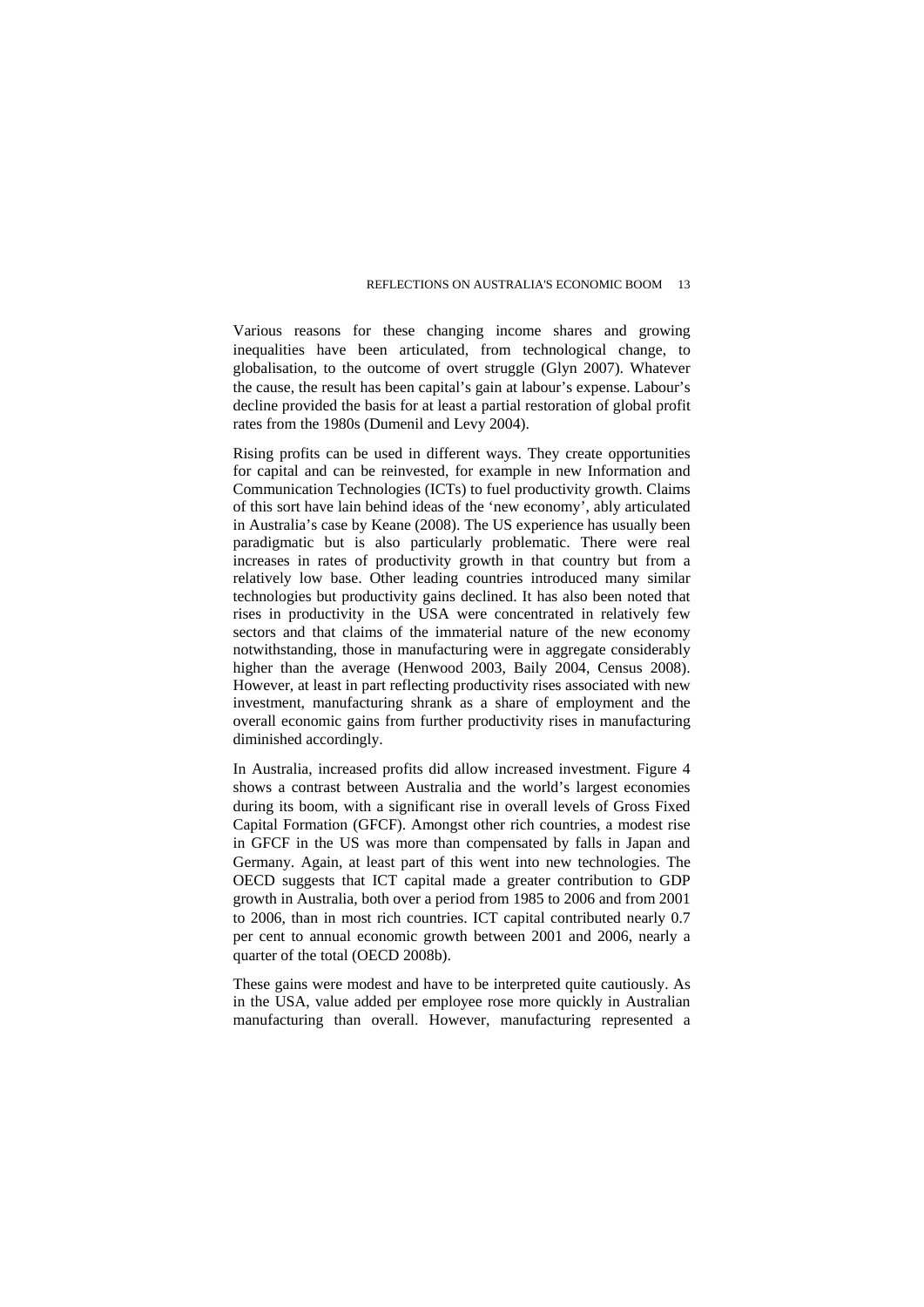smaller share of the economy even than in other rich de-industrialising countries like the USA and UK. By 2007 its share of employment was just 10.3 per cent and manufacturing value added was 9.9 per cent of GDP. So gains in manufacturing contributed relatively little to the overall economy. Between 1992 and 2007, output per employee did rise even quicker in several other sectors; agriculture, utilities, wholesale and retail trade, transport and communications and finance and insurance. However, each of these sectors, except transport and communications (which employed a roughly constant 6.5 per cent of the total workforce), also shrank as a share of total employment. The largest workforce increases during this period were in construction, property and business services and health and community services. All of these were economically important but their rather low aggregate output per head suggested these were not dominated by vital new economy processes. Remarkably, by 2007, in only three sectors of Australia's economy mining, utilities and finance and insurance - was their share of value added larger than their share of employment.

## **Figure 4: Investment share of GDP: Australia and the G3, 1990 - 2004**

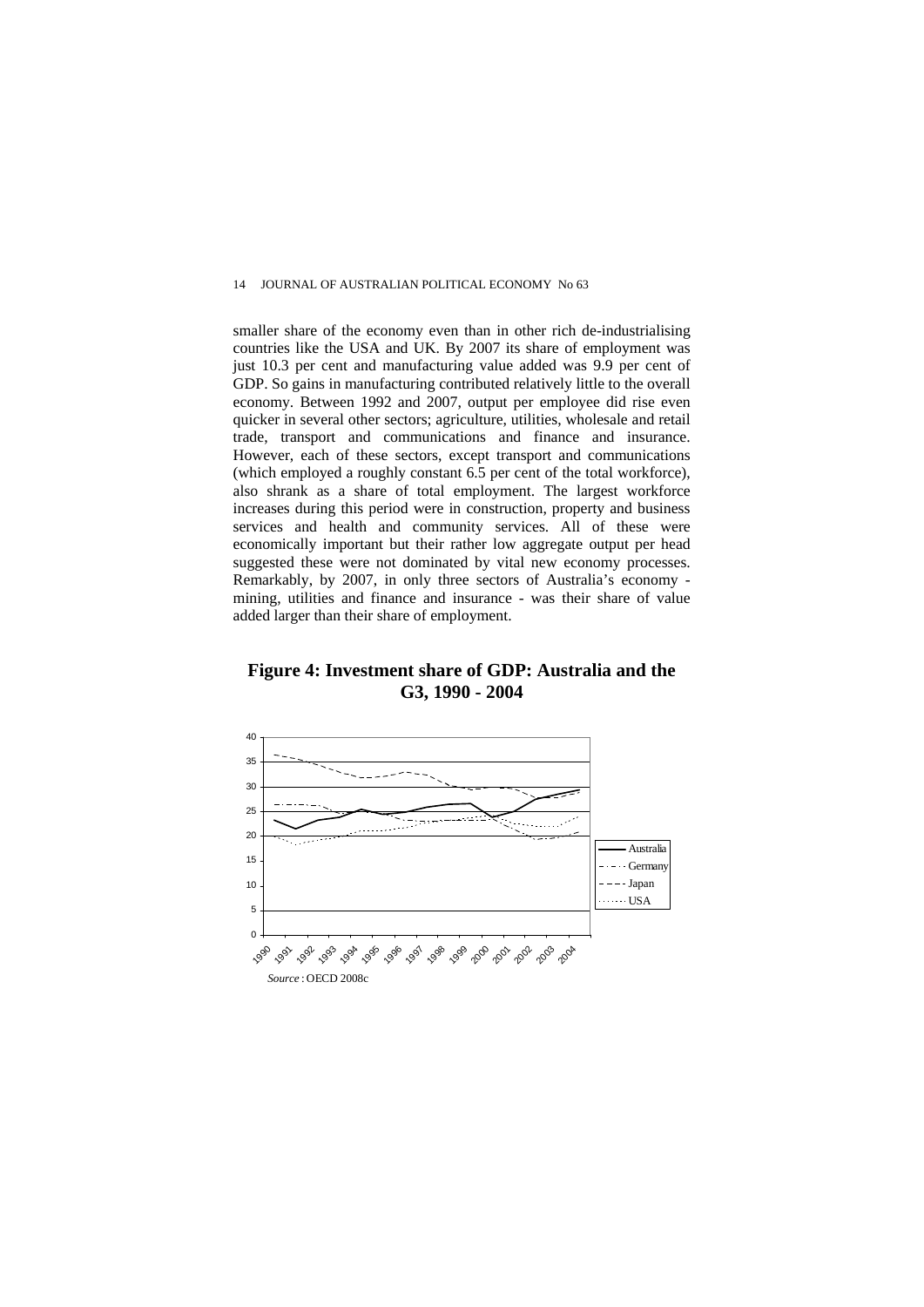Utilities accounted for only 2.1 per cent of GDP and 0.8 per cent of employment. More significant, mining and finance and insurance accounted for 7.8 and 7.3 per cent of GDP respectively but only 1.0 and 3.8 per cent of employment (calculated from ABS 2008 and ILO 2009). Both these sectors were also particularly highly internationalised. Figure 5 shows the major areas of GFCF and confirms the particularly sharp rise of that in mining after 2000. Mining employment also jumped by 35,000 between 2000 and 2007 but, reflecting the remarkable productivity of the sector, this still represented a smaller share of the workforce than it had done in 1992 (ILO 2009). Overall, productivity gains do appear to have been achieved, at least in part, by getting rid of jobs in low productivity sectors rather than generating substantial new employment in high productivity areas.

#### **Figure 5: Gross fixed capital formation as a percentage of GDP in mining, manufacturing and transport, 1995- 2005**

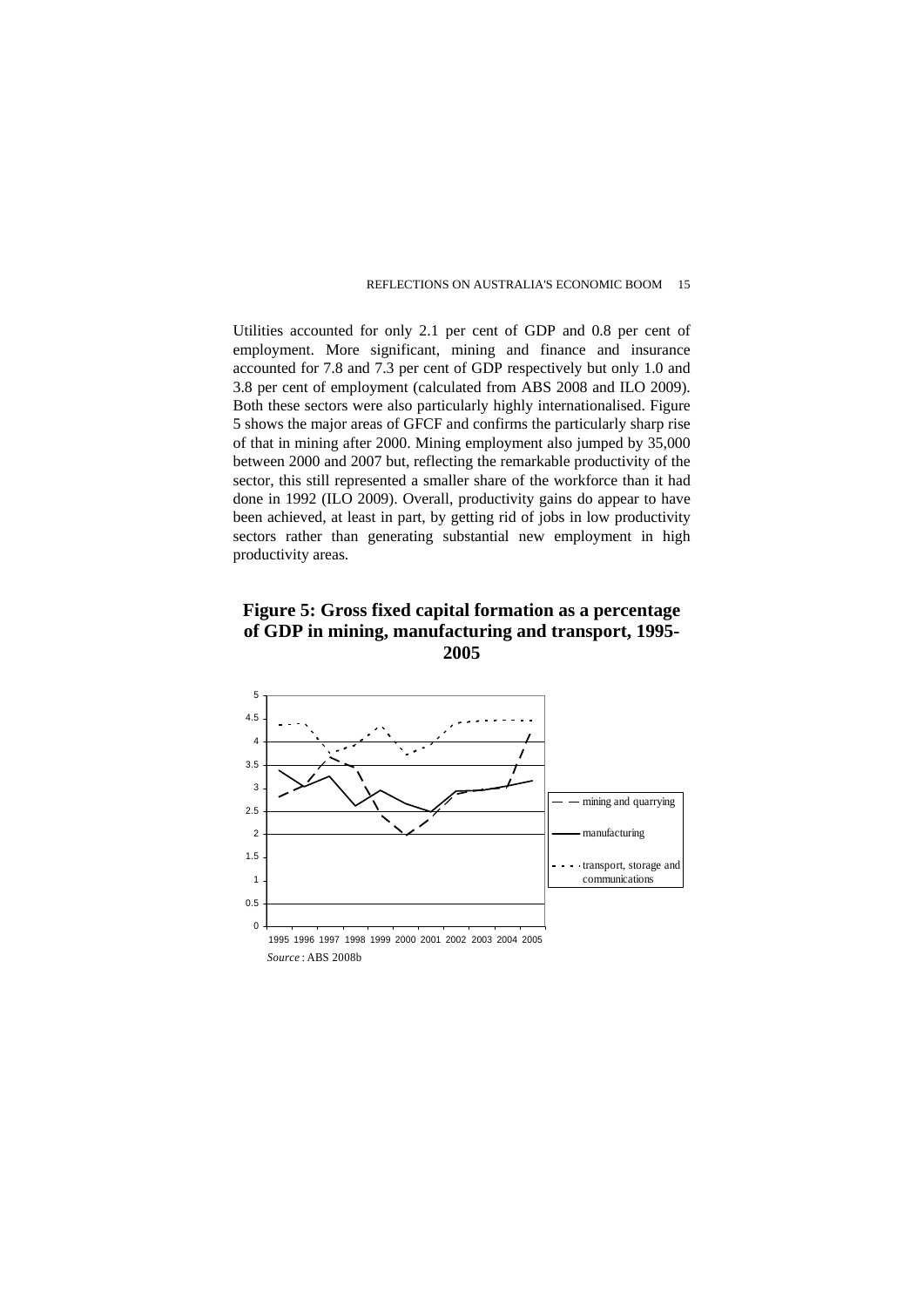Figure 6 shows overall productivity changes in terms of GDP per hour worked in Australia and the G5 leading economies since 1971. Over this period, the declining performance in France, Germany and Japan is particularly noticeable. Rather similar to the US, Australia's aggregate productivity gains did improve in the 1990s compared with the 1970s and 1980s before falling away in the 2000s but its overall performance looks particularly unimpressive. During the specific period of its boom, from 1992-2006, Australia's average annual rise in GDP per hour worked was 1.9 per cent; almost identical to that in the US, Germany and France and significantly less than that in Japan (2.1 per cent) and the UK (2.4 per cent) (OECD 2008b). For Australia, in aggregate, this represented an improvement on previous decades but it was lower than rates previously achieved in most rich countries. This would appear to at least qualify some of the bolder claims of economic change and radical 'socio-cultural transformation' (Lloyd 2008:31).

**Figure 6: Annual average increase in GDP per hour worked** 

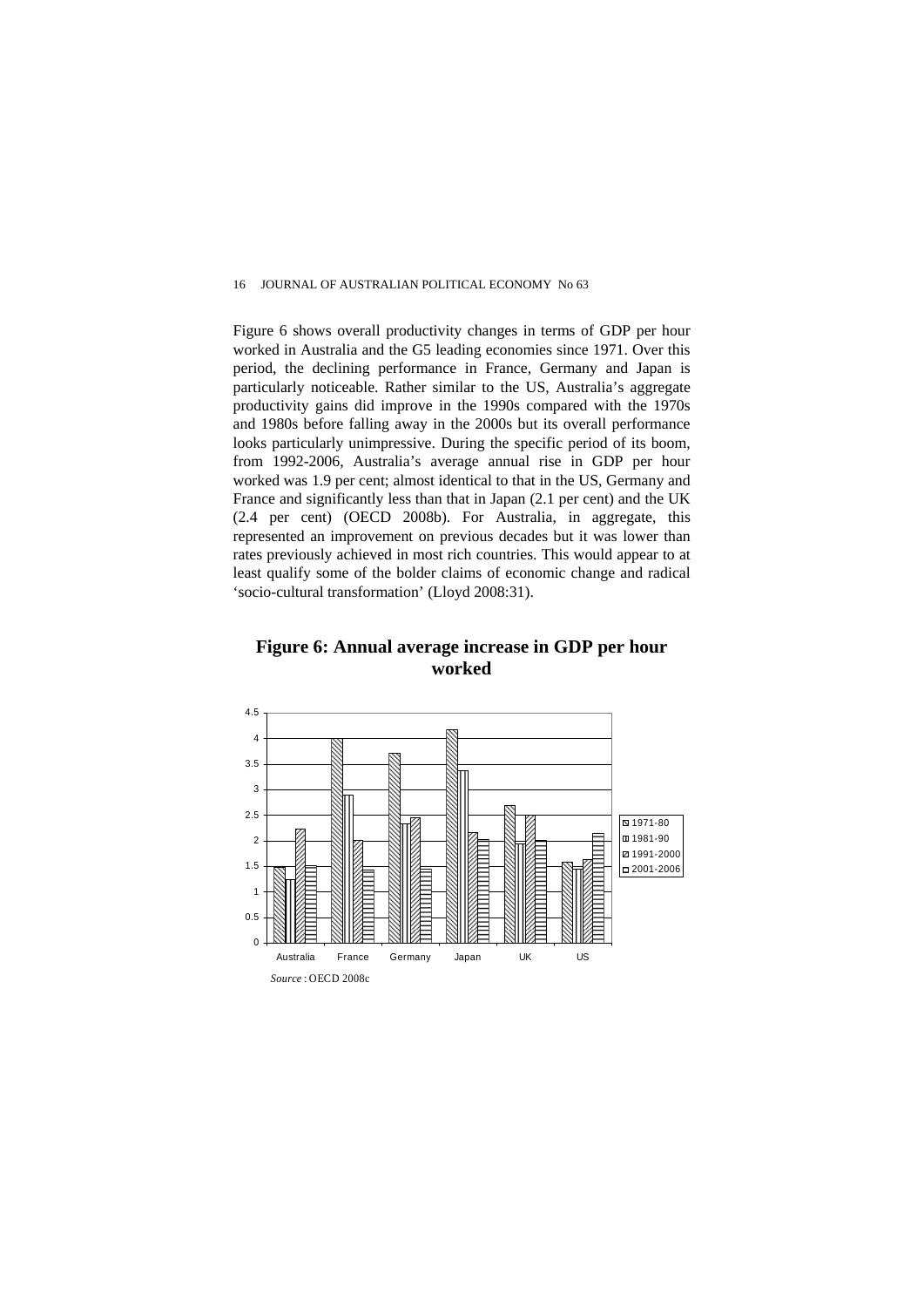Australia's modest rises in GFCF also contrast with the much sharper jump in some poorer countries, most spectacularly that from 25 to 41.5 per cent of GDP between 1990 and 2005 in China (OECD 2008c). The OECD (2008b) suggests that Australian annual average capital productivity growth fell from 1995 to 2006, as it did for most OECD countries. Unusually, however, in Australia's case this decline accelerated in the period after 2001 with productivity gains falling to just over 1 per cent a year.

If output *per hour* increased only modestly, in this context it seems pertinent to also consider the amount of time worked. Table 3 shows that average annual working hours actually declined in Australia and the largest economies, but with considerable variation. Australians worked longer than people in any of the G5 countries except Japan, and saw reductions less substantial than elsewhere except the US. The economically active population also increased as a proportion of the total, from 63.0 to 64.5 per cent between 1992 and 2007. These levels and increases were slightly less than in the USA and Canada, comparable to those in the UK and significantly higher than in major continental European economies and Japan (ILO 2008). Thus, higher rates of labour 'utilisation' may have tended to offset any declining productivity increases in terms of output per hour worked.

| Country   | 1992 | 2006 |
|-----------|------|------|
| Australia | 1779 | 1726 |
| France    | 1695 | 1555 |
| Germany   | 1566 | 1433 |
| Japan     | 1965 | 1784 |
| UK        | 1732 | 1669 |
| US        | 1712 | 1708 |

#### **Table 3: Average Annual Hours Worked, Australia and the G5**

*Source*: OECD 2008e

Less well advertised than falling wages, labour's (dis)organisation may also influence the intensity of work. The OECD (2008b) figures confirm that the major contributions to Australia's GDP growth came from labour input and multi-factor productivity (MFP). This last is a residual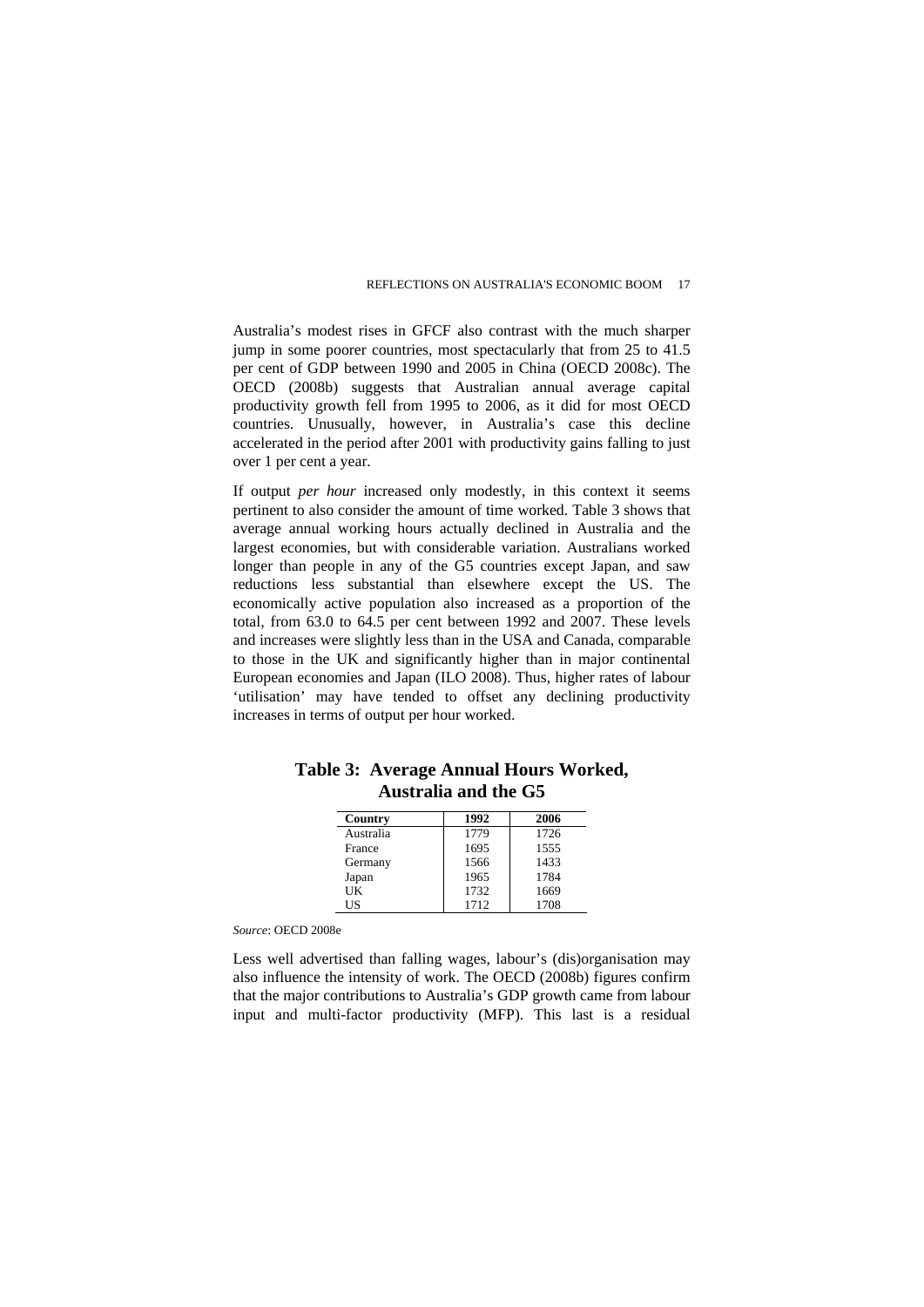#### 18 JOURNAL OF AUSTRALIAN POLITICAL ECONOMY No 63

category. It is often associated with 'working smarter', which might itself be associated with the introduction of new technology. However, MFP can also be a euphemism for an intensification of work. This too became less significant in 2001-6 than it had been over the longer period from 1985 to 2006.

The inverse relation between profits and wages need not lead to capital's success. Amongst other things, a declining wage share and a more unequal distribution of income tend to increase problems of effective demand. This may have exacerbated overcapacity, militating against new investment, while also increasing pressures towards financialisation and internationalisation. As seen above, Australian investment does appear to have been disproportionately directed towards export oriented sectors, particularly mining.

This Keynesian identification of the significance of demand problems also provides a vital background to the rise in household debt, identified in the Australian context by Lavelle (2008) amongst others. The ratio of household debt to income rose from 50 per cent in 1992 to 160 per cent in 2007 (RBA 2009). Overall domestic credit grew by 129 per cent between January 2000 and the second quarter of 2007, more than fifty per cent faster than it did in the US before its credit crunch. This was a similar rate of expansion to that in the UK and, amongst other rich countries, slower only than that in Iceland (754%), Ireland (277%), Spain (256%), Luxembourg (217%), Denmark (195%) and Greece (193%) (Turner 2008).

At the same time, saving fell. The correlation of net household saving as a share of compensation with the wages share of income from 1960 to 2007 was 0.32 but again this rose to 0.50 for the period from 1992 (calculated from ABS 2008). These numbers are not dramatic and the correlations significant only at the 95 per cent confidence level. However, as the boom developed the Australian household savings ratio fell from 5.9 per cent during 1992-97 to 2.0 per cent between 1998-02 and then to -2.0 per cent from 2003-06 (ABS 2008).

Thus, increasing profit shares of national income, in Australia as elsewhere, led to only modest revivals in capital productivity. Conversely, falling wage shares of income limited domestic demand,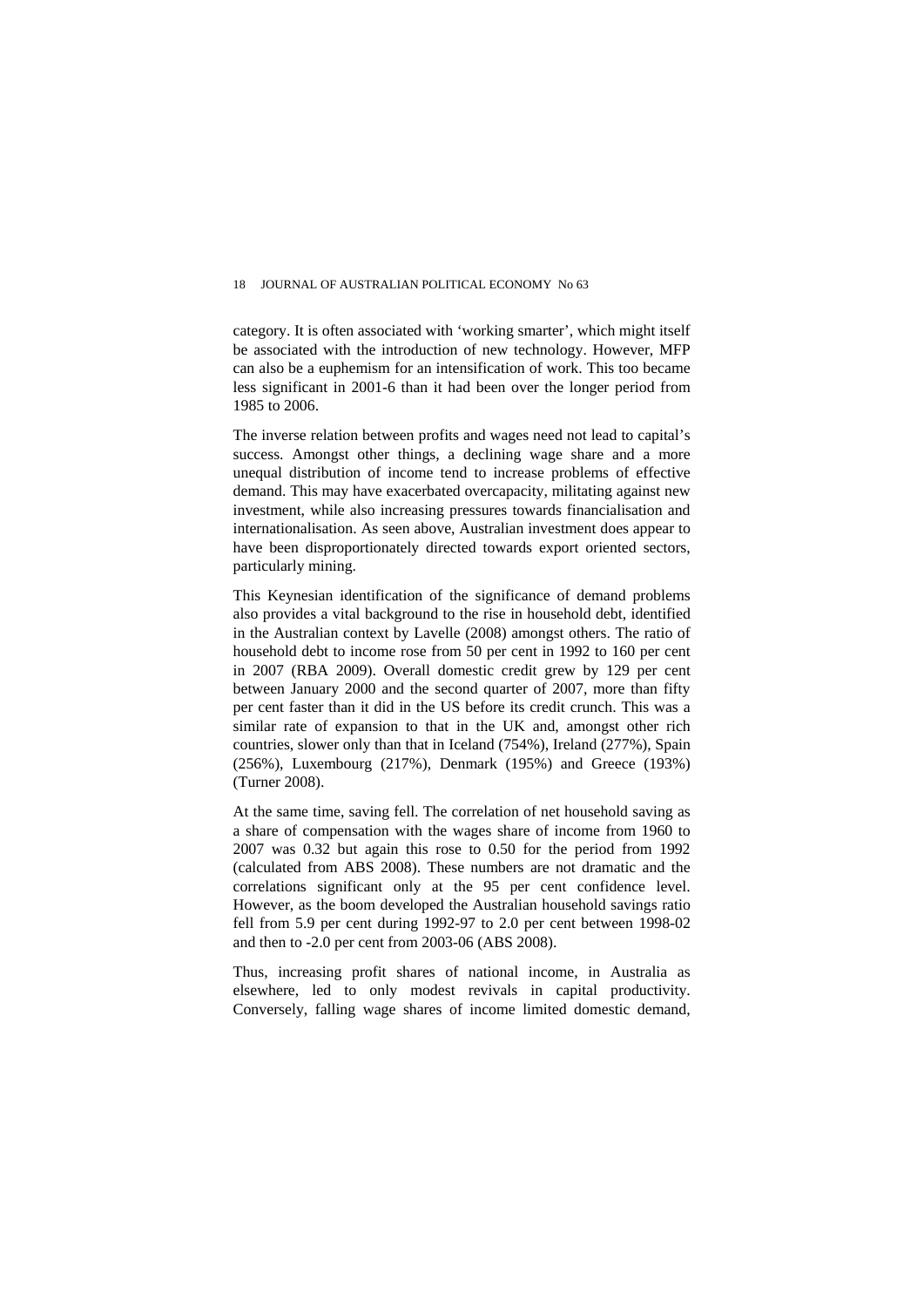providing the context for dis-saving, increasing debt and, as will be discussed below, the increasing search for overseas markets.

## **Australia's Changing Relations of International Investment, Finance and Trade**

This article began by showing a long historical association of Australia's economic performance with that in other rich countries. The correlation became particularly close from the 1970s. Over the boom period, Australia's direct economic links with other countries continued to deepen. Measured in current Australian dollars, Table 4 shows the sharp rise in international investment, lending and trade since 1992.

#### **Table 4: Indicators of Australia's Economic Internationalisation, 1992-2008, \$A (billions)**

|                   |                                  | 1992     | 2008 |
|-------------------|----------------------------------|----------|------|
| Equity            | Assets                           | 69       | 553  |
|                   | Liabilities                      | 113      | 645  |
| <b>Debt</b>       | Assets                           | 55       | 442  |
|                   | Liabilities                      | 198      | 990  |
| Merchandise trade | <b>Exports</b>                   | 68       | 168  |
|                   | Imports                          | 56       | 188  |
| Services trade    | <b>Exports</b><br><b>Imports</b> | 13<br>18 | 48   |

*Source*: ABS (2008)

The data indicate that Australia was a substantial absolute and net recipient of foreign direct investment (FDI) over this period. The UN (2006) figures for FDI for a slightly shorter period between 1993 and 2005 are slightly higher but broadly comparable, indicating a net inflow of \$US93.7b. Most of this occurred between 2002 and 2004 and most of it came from other rich countries.

While the economic effects of FDI remain contested (Nunnenkamp and Spatz 2004), in arithmetical terms it is a positive contribution to GDP. Stocks of inward FDI rose from \$US76 billion in 1992 to \$US246 billion in 2006 (UN 2007a) and total inward equity stocks amounted to almost 60 per cent of Australia's GDP by the following year (ABS 2008).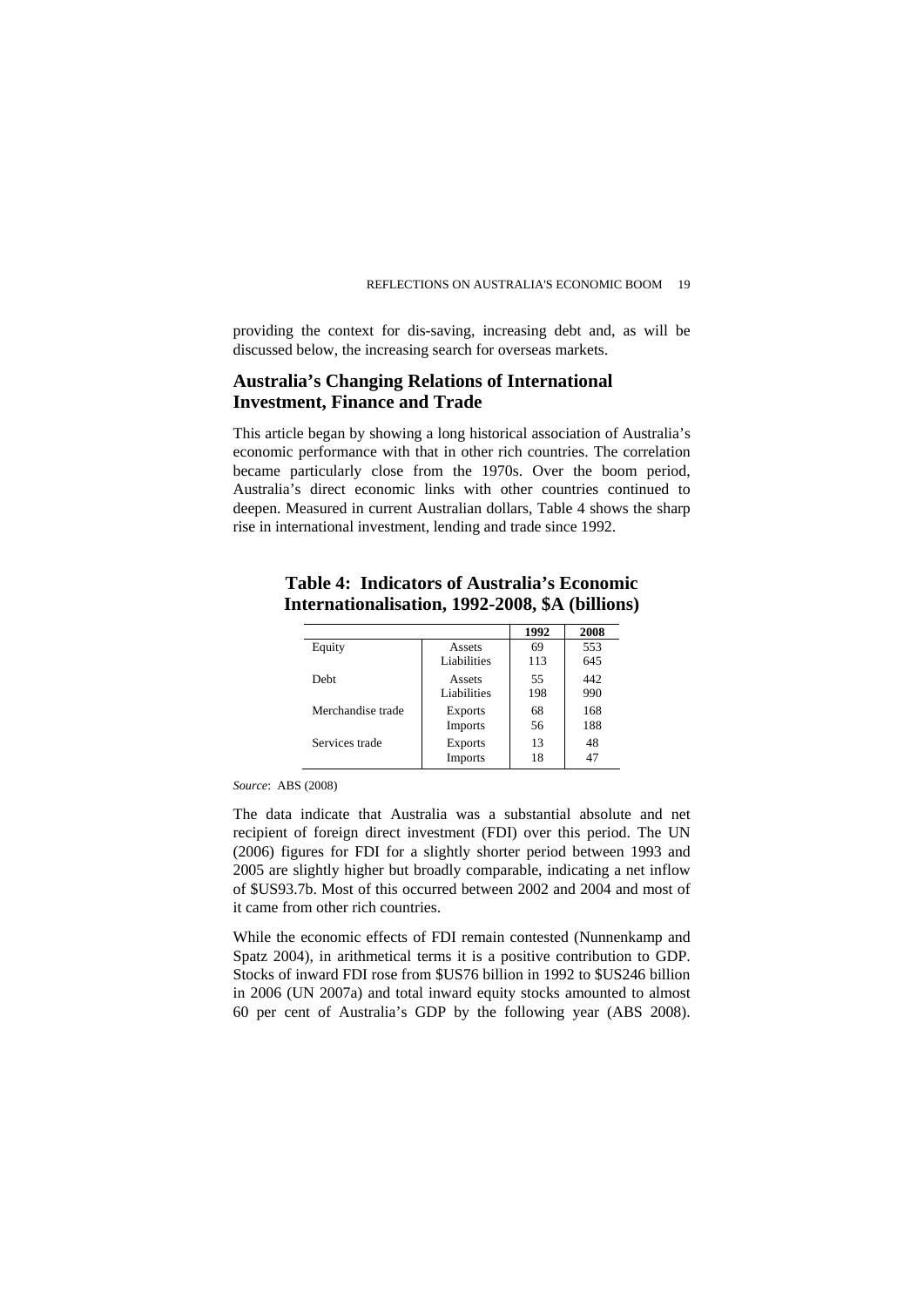#### 20 JOURNAL OF AUSTRALIAN POLITICAL ECONOMY No 63

However, net inflows represented a rather small proportion of GDP; FDI averaging about one per cent of GDP a year during the boom period, while net inward equity actually fell from 10 to 7 percent of GDP (ABS) 2008, see Figure 7).

Nevertheless, the FDI inflows contrast quite sharply with the significant net outflows from many other rich countries over this period, particularly during the latter part of the 1990s. In numerical terms these outflows were greatest from the US but were a more significant proportion of GDP from Japan, Germany, France and Britain (UN 2006). The figures should be treated with some caution - because their aggregation suggests a significant global net outflow of FDI during the 1990s. However, Australia does appear to have been unusual amongst rich countries in attracting significant net inward investment.

#### **Figure 7: Australia's foreign exchange and investment, 1992-2007**

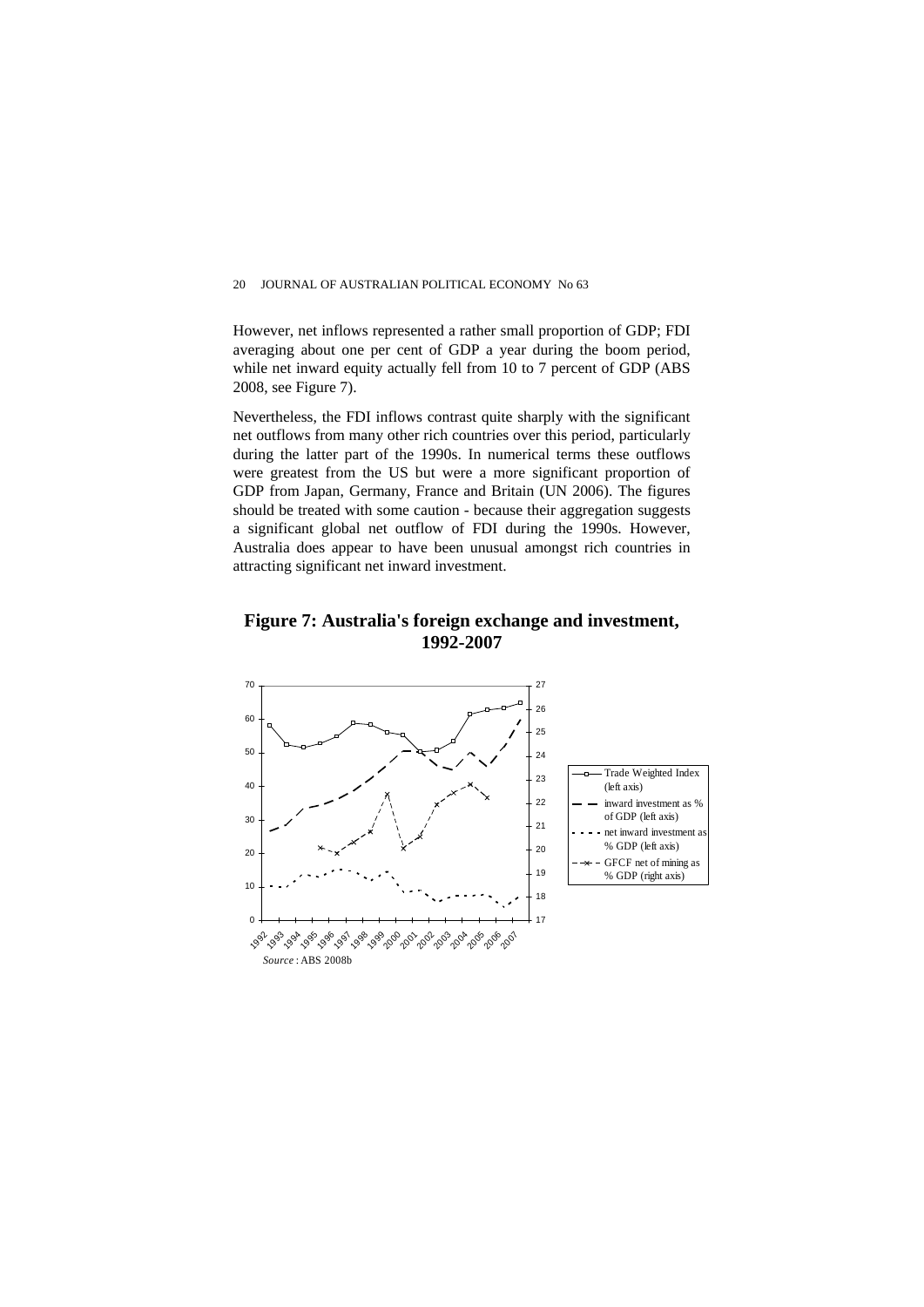The absolute majority of foreign investment was in finance but there were also significant inflows to other sectors, particularly mining. Goodman and Worth (2008) argue that this influx of investment either comes at the expense of other sectors or appreciates the exchange rate; foreign investors must effectively buy Australian dollars, increasing demand. While it is impossible to evaluate the counterfactual - that is, what would have happened without these investments - the data shown in Figure 7 provide only limited support for this contention.

During the period from 1992 to about 2001, inward investments rose consistently, while the exchange rate tended to fall. GFCF in sectors other than mining fluctuated without any obvious correspondence to either the exchange rate or levels of FDI. However, the dollar subsequently rose, along with a rise in gross, but not net, inward investment, while GFCF in non-mining sectors also increased. Meanwhile, as will be discussed below, the exports generated by mining investments offset but did not reverse an overall trade deficit, which would normally be interpreted as putting downward pressure on the currency.

Levels of world trade increased significantly during the period of Australia's boom. The limited nature of domestic markets, imposed by a declining labour share of income, increased the search for export sales for many firms. Globally, the ratio of trade (exports plus imports) to GDP increased from 38 to 52 per cent between 1990 and 2005. For Australia it rose from 32 to 39 per cent (UN 2007b).

As shown in Table 5, the pattern of countries with which Australia traded also changed significantly. The table indicates Australia's top 10 import and export markets in 1992 and 2006 and a geographical re-orientation to Asia, particularly of its imports. Exports were already heavily concentrated in the region in 1992 but this became even more pronounced. Related to this geographical shift, but more dramatic, there was a move to poorer country markets. In terms of imports, the weighted average GDP *per capita* of these markets fell, relative to Australia, from 105 to 78 per cent. It had this in common with the US, the weighted average of whose import markets fell from 62 to 49 per cent of its GDP *per capita* between 1990 and 2005 (calculated from Census 2008).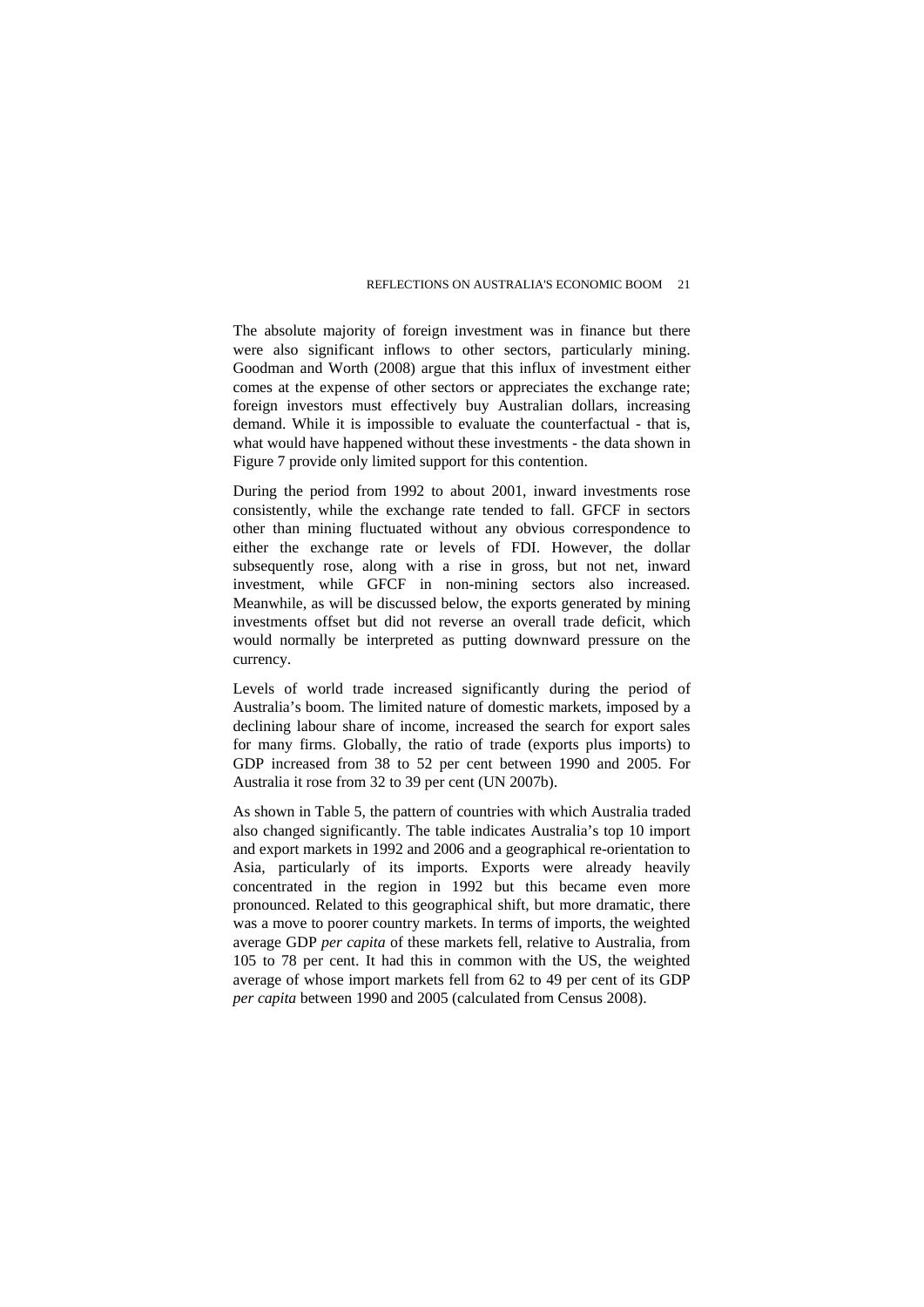The major increase in imports was in fuels, primarily oil, which rose from \$3.2b to \$23.4b or from 5.8 to 12.5 per cent of the total. Especially towards the end of the period, some of the increase was associated with steep price rises, which were then reversed in 2008. Auto imports also rose significantly from \$5.6b to \$24.3b and from 10.0 to 12.9 per cent of the total (ABS 2008), but Australia became a net importer in all major categories of manufactures, except for beverages and leather goods. As elsewhere, buying from cheaper sources may have counteracted inflationary trends at home and helped maintain or increase real consumption levels despite falling income shares (Montgomerie 2008). It may also have enabled the relatively liberal interest rate policy, identified by Bell and Quiggin (2008) as important to the boom. However, interest rates remained higher than in the largest developed country economies and this may have contributed to relatively high, and from 2001 rising, dollar values and declining trade performance.

| <b>Import markets</b> |               | <b>Export markets</b> |      |           |      |           |      |
|-----------------------|---------------|-----------------------|------|-----------|------|-----------|------|
|                       | 1992          |                       | 2006 |           | 1992 |           | 2006 |
| US                    | 22.3          | China                 | 14.5 | Japan     | 23.5 | Japan     | 19.8 |
| Japan                 | 17.3          | US                    | 14.0 | US        | 10.1 | China     | 12.5 |
| UK                    | 6.2           | Japan                 | 9.8  | Singapore | 7.0  | S.Korea   | 7.5  |
| Germany               | 5.6           | Singapore             | 6.1  | S.Korea   | 5.6  | US        | 6.2  |
| NZ.                   | 4.4           | Germany               | 5.1  | NZ.       | 5.2  | NZ.       | 5.5  |
| China                 | 4.0           | S.Korea               | 3.9  | UK        | 4.1  | India     | 5.4  |
| France                | 2.6           | Malaysia              | 3.8  | Hong Kong | 3.9  | UK        | 5.0  |
| S.Korea               | 2.6           | Thailand              | 3.6  | China     | 2.9  | Singapore | 2.8  |
| Singapore             | 2.6           | UK                    | 3.5  | Indonesia | 2.4  | Indonesia | 2.7  |
| Italy                 | $2.2^{\circ}$ | NZ.                   | 3.1  | Malaysia  | 1.9  | Thailand  | 2.6  |
| Top 10 tot            | 69.8          |                       | 67.4 |           | 66.6 |           | 70.0 |
| % of top              |               |                       |      |           |      |           |      |
| 10 in Asia            | 43.8          |                       | 66.5 |           | 78.7 |           | 84.0 |

**Table 5: Australia's Major Trading Partners: Percentage Shares of Imports and Exports** 

*Source*: calculated from UNITSY (various years)

Exports rose more slowly than imports during the boom. In 1992 Australia had a merchandise trade surplus of \$US 2.2b, by 2006 a deficit of \$US 9.3b. These deficits were somewhat offset by a surplus in services trade but the overall trade gap continued to widen (ABS 2008).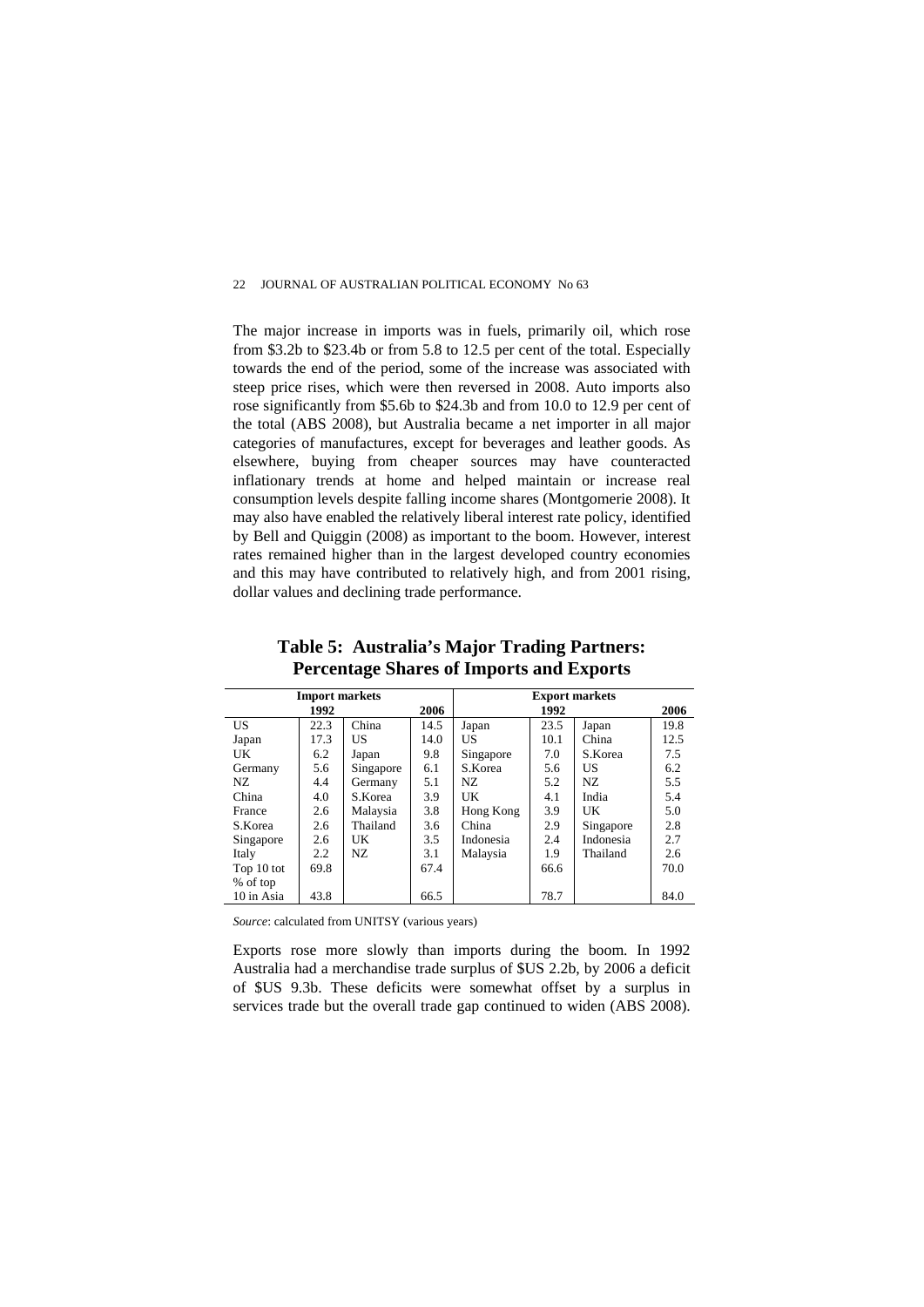The deficits were particularly large in manufactured goods, imports exceeding exports more than threefold. The low share of manufacturing in GDP, discussed above, meant that the deficit amounted to over 90 per cent of Australia's domestic manufacturing value added. The comparable figures, even for other notorious deficit countries like the US and UK, were only 29 and 37 per cent respectively (calculated from UNITSY 2007, World Bank 2008, Census 2009). This appeared to leave Australia heavily dependent on its commodity exports and on debt.

Unlike the USA, exports markets also became significantly more concentrated amongst poorer countries, with their weighted average income falling from 95 to 70 per cent of that of Australia. These poorer country markets may be intrinsically more volatile. However, as previously noted, the Asian countries buying from Australia grew remarkably quickly over the period considered here, helping to fuel demand. While Australia was growing more quickly than the global average, its 2.5 per cent *per capita* annual expansion from 1990 and 2005, contrasted with one of 5.8 for the countries of East Asia and the Pacific and of 3.4 per cent for those of South Asia (UN 2007). The countries that constituted Australia's principal export markets in 1992 (including a greater proportion of rich countries) then experienced a weighted average annual growth of only 2.4 per cent. The similarly weighted growth rate over the same period of its 2006 export markets (including a heavier representation of its Asian neighbours) was 3.5 per cent a year. The pull from China seems particularly significant in this context, accounting for most of the difference between these two figures.

Australia's major exports were fuels and 'other minerals', which between 1992 and 2007 increased from 20 to 23 and from 23 to 25 per cent, respectively, of the total. Coal exports jumped from \$7.3b to \$20.9, broadly in line with the overall increase in trade, while iron ore exports leapt from \$7.5b to \$35.6b or from 12.9 to 21.1 per cent of the total revenue. Towards the end of this period - and against the long term trend - this export boom was associated with steep rises in the prices as well as the volume of exported commodities. Coal prices roughly doubled between 2002 and 2004 before falling back somewhat by 2006. So while the volume of coal exports increased by 27 per cent between 2000 and 2006, their value rose by 150 per cent (IMF 2007). Iron ore prices,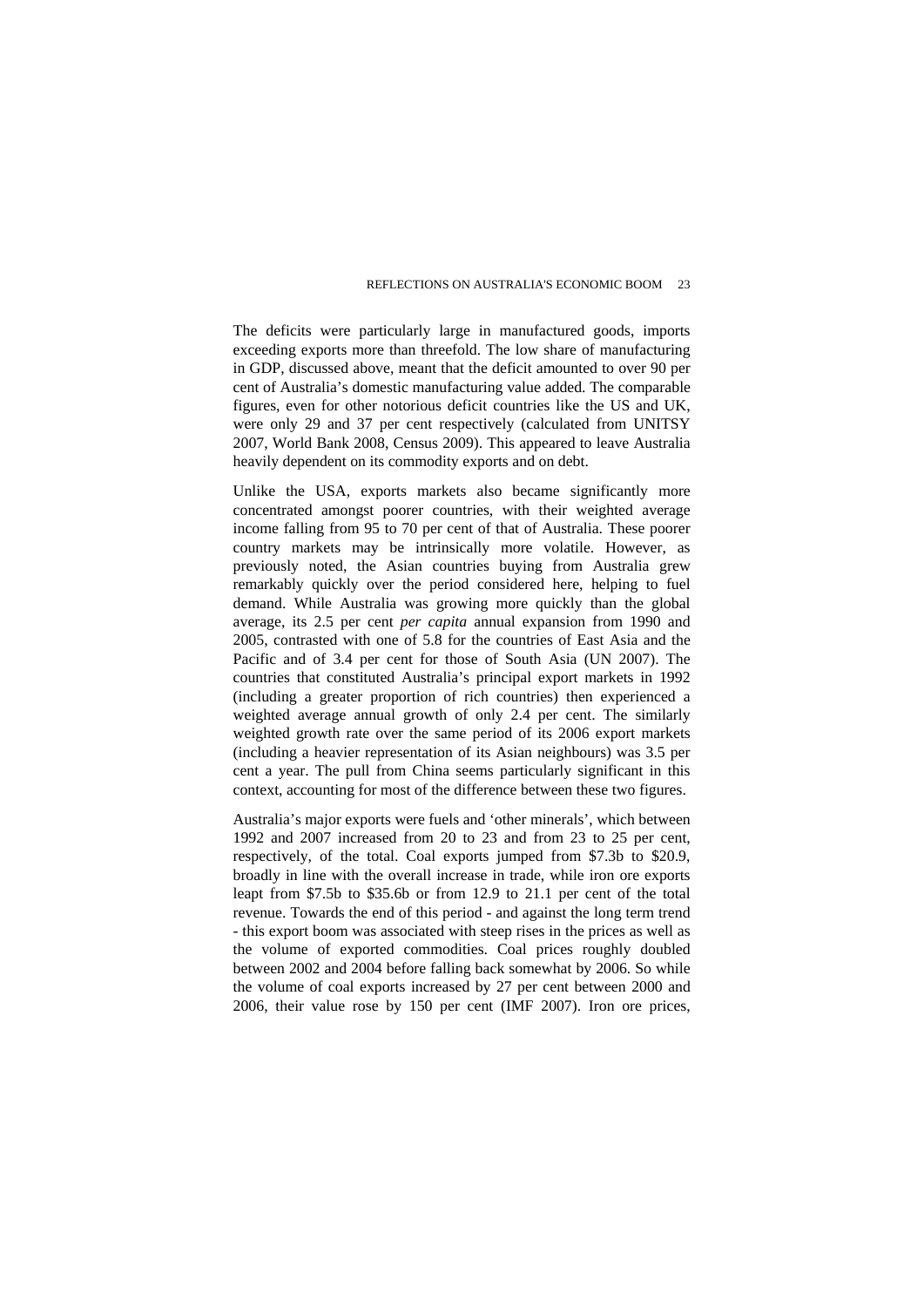having been roughly stable for decades until 2004, then rose (unevenly) by about 130 per cent by 2007. Price increases fuelled increased investment and production. Again, the significance of seeing this as a global phenomenon seems clear. Even as Australia's output of coal increased from 339 to 384 million tonnes, and of iron ore from 189 to 275 million tonnes between 2002 and 2006, these volumes represented a falling share of the world total; down from 7.0 to 6.2 and from 16.9 to 15.2 per cent respectively (Hetherington *et al* 2008). The increased global capacity and falling prices through late 2008 suggested that these export markets were fragile. Over the boom period, there was a corresponding relative (but not absolute) decline in agricultural and manufactured exports.

The USA was exceptional in that its ratio of exports to GDP barely changed from 1990, while its import ratio shot up - becoming the 'importer of last resort' for many other economies. It was a market of declining direct significance for Australia; but Lavelle (2008) raises the vulnerability of China to American downturn and thence of Australia's exports to China. This has been widely debated but seems a valid concern. China's growth was probably the most remarkable economic change of the late  $20<sup>th</sup>$  and early  $21<sup>st</sup>$  centuries. However, it was typical in that here too the wage share of income also declined, with final consumption falling from 47 per cent to 37 per cent of GDP between 1981 and 2004 (Heston *et al* 2006). So, although average real wages and living standards rose, export markets became increasingly structurally important. From being a net deficit country in the early 1990s, China's trade surpluses shot up to \$US261 billion by 2007, more than 60 per cent of this surplus arising from trade with the USA (UNITSY 2007).

Thus, even if China's state is able to mobilise resources to increase domestic spending as a short term fix, over a longer period a structural tension remains. To increase relative domestic consumption would appear to require a higher wage share of income, which would threaten the profit rates that have underpinned growth. Without re-orientation, China's economy remained highly vulnerable to downturn elsewhere, particularly in the USA. Consequently, so did Australia's exports to China.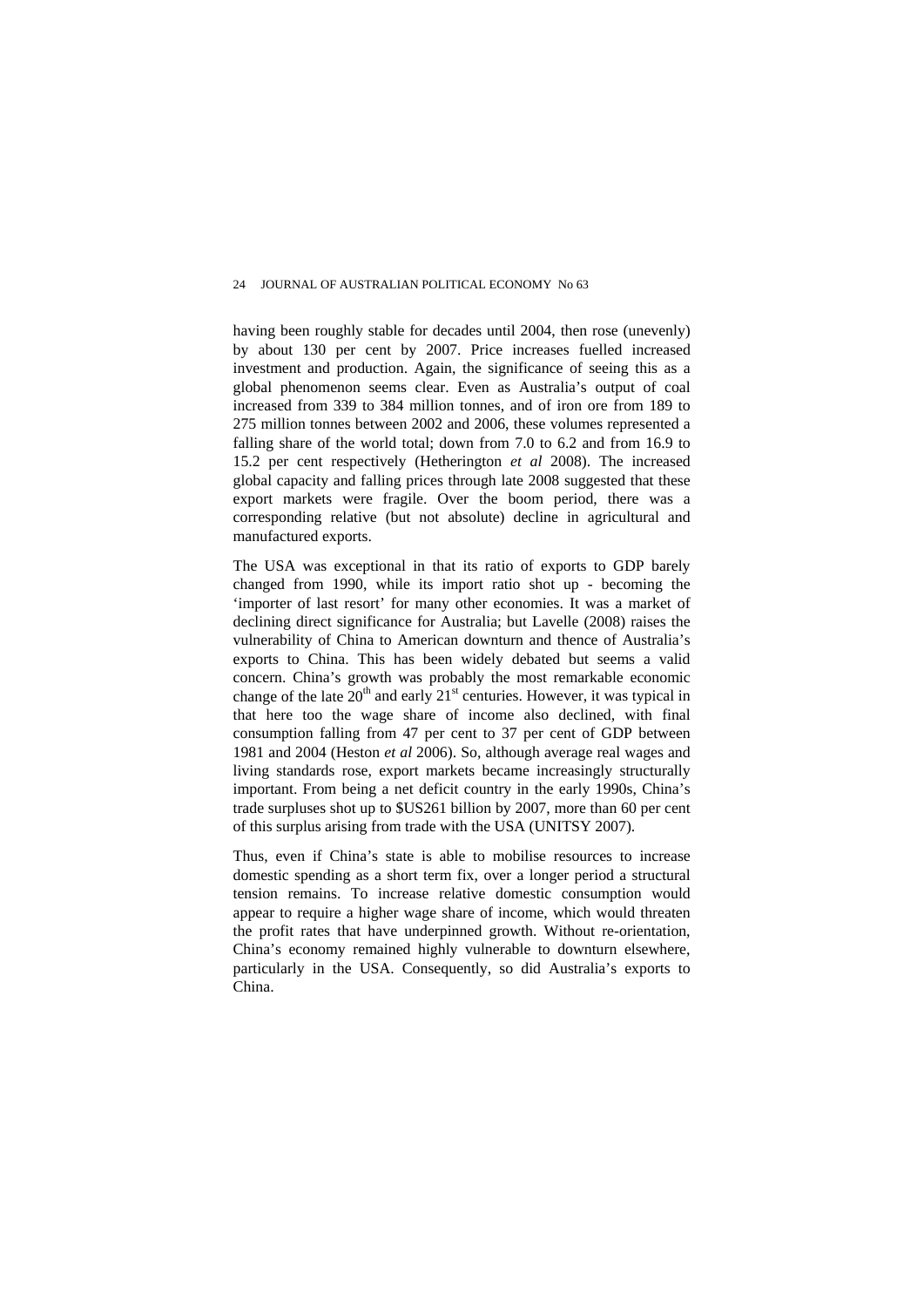China was by far the largest buyer of Australia's main export, iron ore, taking 54 per cent of the total, according to Goodman and Worth (2008). Overall, however, Japan rather than China remained Australia's major export market, amongst other things taking 41 per cent of coal exports (Goodman and Worth 2008). China, by contrast, remained a major net exporter of coal (UNITSY 2007). The weakness of Japan's economy in turn had implications for many of the other East Asian economies for whom it was also a major market, but into which Australia also had significant sales. So both directly and indirectly, Australia's exports were threatened by economic difficulties in other countries.

American deficits and debts have also reasonably been seen as at least a significant contributory factor to financial instability and the subsequent meltdown (Brenner 2003, Lucarelli 2008). The dollar's international role effectively allowed the USA to borrow cheaply to sustain its trade imbalances. Amongst other things, foreign dollar holdings were then lent back to the USA where they were churned on domestic financial markets. In several other countries, notably Ireland, Spain and the UK as well as Australia, the level of domestic credit also appeared to rise in tandem with rising trade deficits and international borrowing the 2000s (World Bank 2008). These smaller country trade deficits did not have the same global significance as those of the USA, while the cost of their debts was relatively heavier.

Table 4 shows how Australia's international debts increased between 1992 and 2007. In percentage terms, assets rose even more rapidly than liabilities. Nevertheless, the net deficit increased by more than \$400b across this 16 year period. Most of this rise again occurred after 2000. In the eight years to that date, debt increased by \$87b, in the subsequent eight years by \$317b (ABS 2008b). In part, international debts reflected the need to pay the growing trade imbalances, while interest payments could require more borrowing. Indebtedness could also, in part, reflect the capital inflows discussed above. As Jones commented of what was already in the 1980s an unusual Australian capacity amongst rich countries to attract net inward investment, 'yesterday's capital inflow is today's outflow of interest and dividends in the current account' (1989: 44).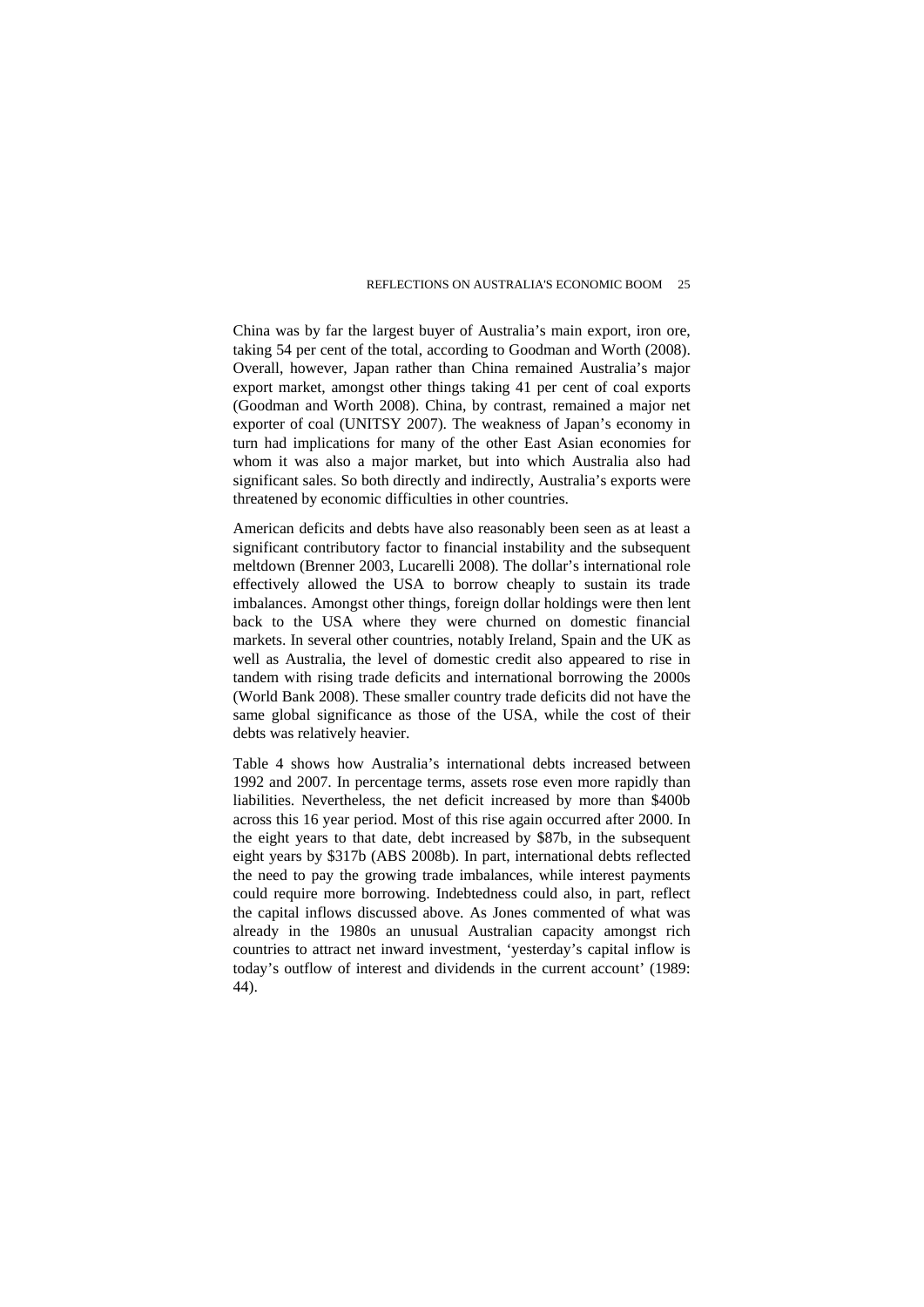



It is hard to disaggregate their causes but, again unusually amongst rich countries, income payments became the largest component of growing current account deficits. Net outward income payments, \$14b in 1992, jumped to \$18b in 1995, then increased slowly to \$24b in 2004, before blowing out to over \$45b in 2007 and 2008 (ABS 2009). This, in turn, had to be covered by further loans.

Figure 8 confirms the parallel growth in Australia's overall balance of payments, on the one hand of merchandise trade deficits and income payments and on the other hand of debt. Increasing foreign liabilities may have contributed to investment and growth in Australia's economy but they had potentially damaging impacts in times of downturn. Amongst rich countries, overall current account deficits (as % of GDP) in 2007 were significantly larger only in Cyprus, Iceland, Greece, New Zealand, Portugal and Spain (IMF 2008).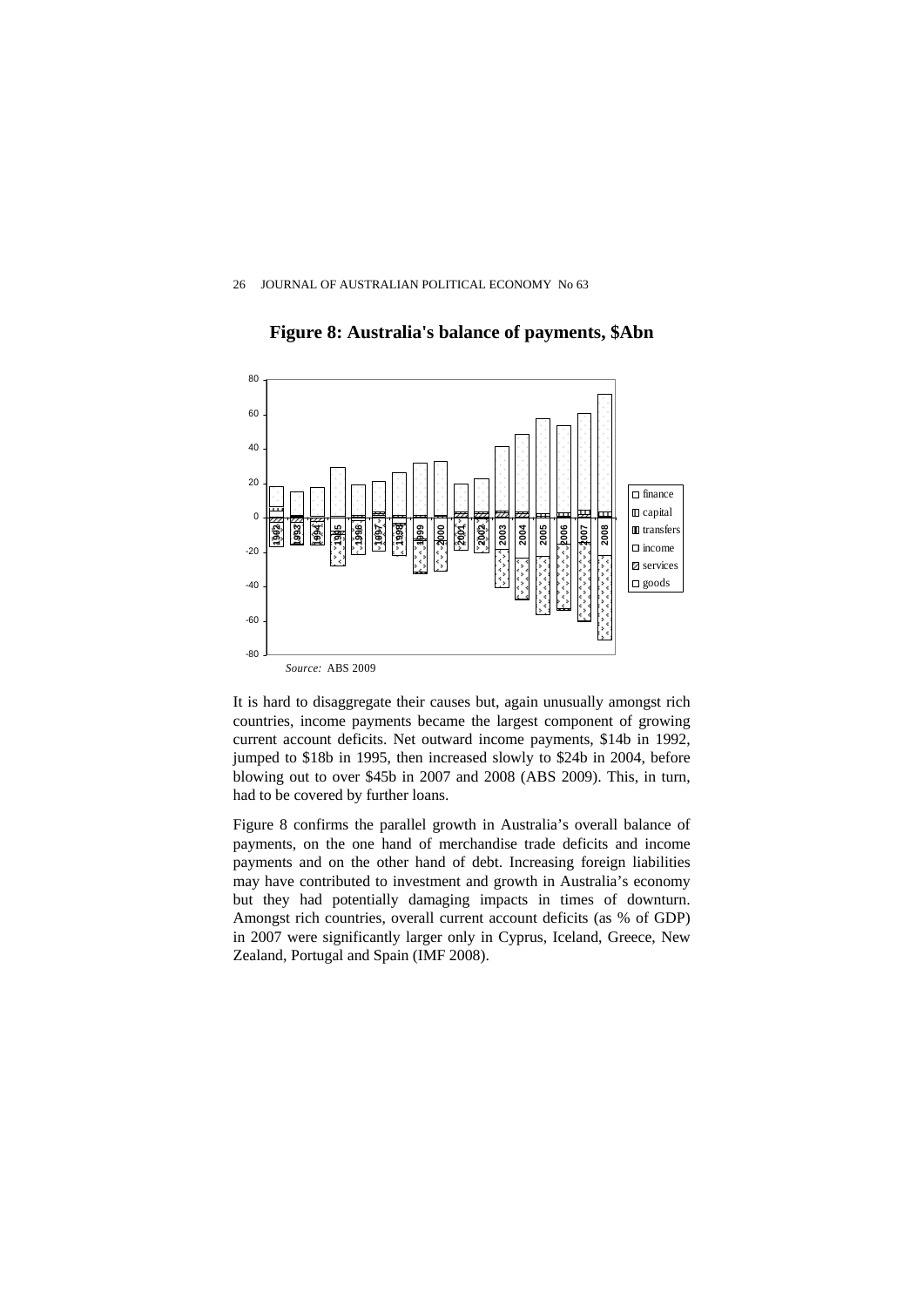#### **Vulnerabilities of the Australian Economy**

At the time of writing, Australia had not experienced the scale of financial crisis or economic recession engulfing many other economies but there are reasons to doubt that it will be a major exception to any significant global downturn. This article began by showing the very close historical association of the rates of growth in Australia and other leading capitalist economies. The increasing intensity of the country's international economic ties appears to have entrenched this relationship. However, neither the downturn itself - however likely this seems at the time of writing - nor Australia's embroilment within it is inevitable. Perhaps particularly at times of crisis when sacrifices are demanded in a national economic interest, it is necessary to remind ourselves that 'the economy' is not a thing in itself or an irresistible force of nature but a manifestation of particular social relations and social interests. Crises are times of transformation and out of the associated general misery individual, corporate, class and national winners can emerge. Economic decision making becomes more, not less, important but also more intensely political. However, without radical political and economic reorientation there are grounds for pessimism.

This article has identified two particular problems. Firstly, a progressively declining labour share of income has meant a (relatively) more limited domestic market. On the one hand, this has created (at least the demand for) a massive accumulation of domestic debt. As Keen has been arguing for some time, there are good reasons to believe the levels reached are unsustainable (see e.g. Keen 2007). The historical comparisons are not encouraging. Meanwhile, at an international level, several other countries with similar levels of debt have already experienced severe financial stress. As noted above, household debt levels in Australia expanded even more rapidly than those in the US prior to the sub-prime crisis.

Secondly, this declining domestic market has meant that production, particularly in strong growth areas, has been oriented more towards exports. These have been particularly concentrated in commodities markets in East Asia. These trade relations provided an important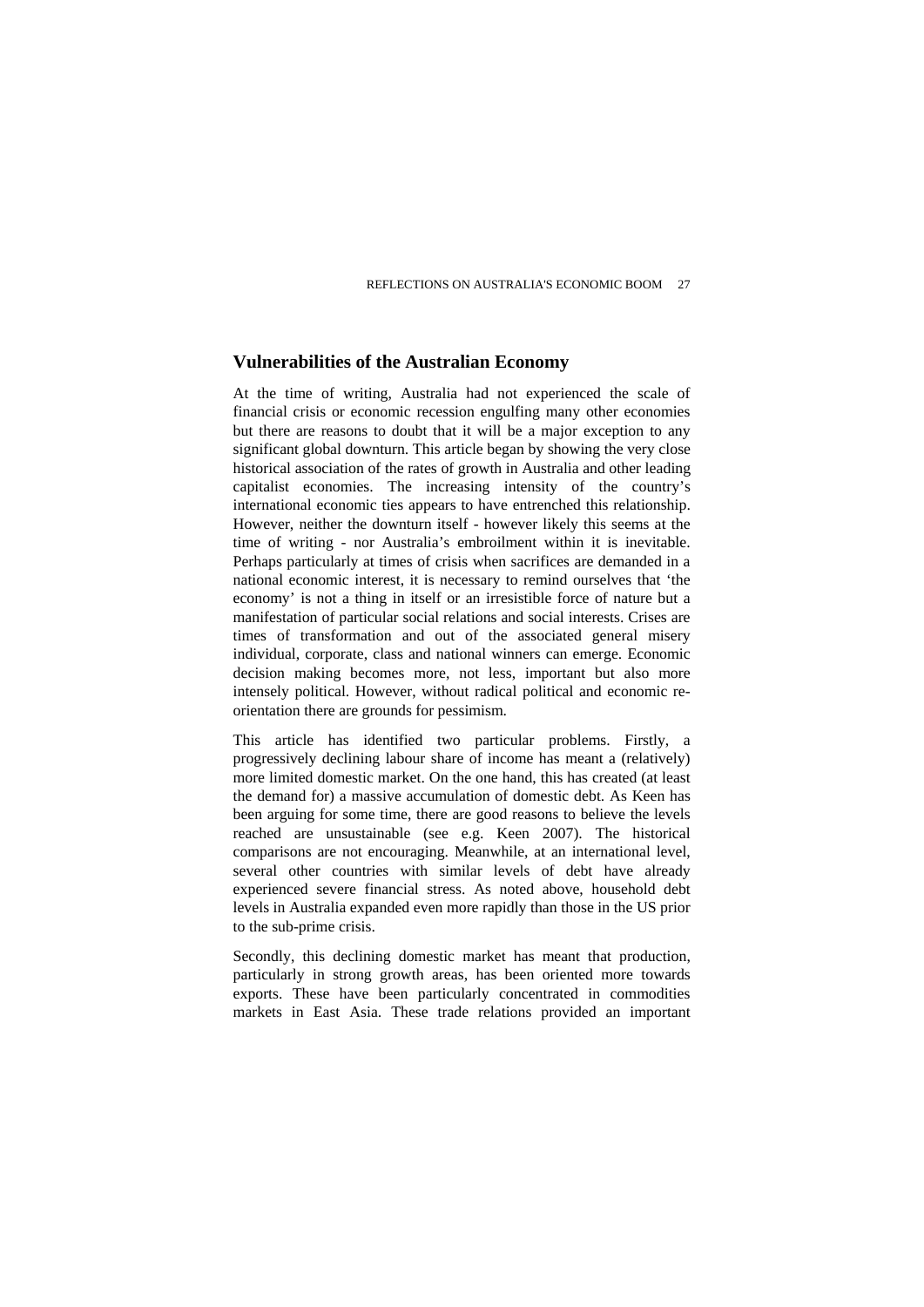element of the country's boom but increased its potential vulnerability to changes in the international economy over which it has little or no control. Internationalisation limited the domestic benefits from multiplier effects of any government stimulus (Keynes 1973:120). As Timms wryly noted, government handouts to consumers are more likely to be spent irresponsibly on imported DVD players, than on domestic iron ore (*Sydney Morning Herald* 11/02/2009).

This all leads to a pessimistic scenario. The prices of commodities fell sharply with economic slowdown. Talk of peak-oil and the return of Malthusian demography, which had promised permanent price rises only a few months previously, quickly appeared premature (Wray 2008). Meanwhile, Australia's share of what was now a falling market had shrunk. The prices of Australia's commodity import prices, notably oil, also fell. But its imports were disproportionately in manufactured goods, the prices of which fell less quickly, and came predominantly from countries (China, the US and Japan) whose currencies rose relative to the Australian dollar with the onset of crisis. From the  $1<sup>st</sup>$  July 2008 to the end of January 2009 the currency lost 31 per cent of its value against the US Dollar and Chinese Yuan and 41 per cent against the Yen (Oanda 2009). The value of foreign currency denominated debts rose accordingly. Liberal trade theorists posit 'J-curve effects' whereby currency depreciation initially leads to a deterioration of the trade balance before the curve rises and the performance improves. However, the timing and the strength of the 'uptick' is indeterminate. The well established structural nature of Australia's trade patterns (commodity exports and manufactured imports) the dip before any commensurate restructuring could redress this imbalance is likely to be substantial and prolonged.

The experiences of the USA are not encouraging, with years of falling dollar values accompanying rising trade deficits (Lucarelli 2008). Unlike the USA, Australia does not enjoy the privileges of seigniorage, whereby it can use its own currency to pay its creditors. Therefore, as long as deficits remain, Australia will need to borrow to pay for them and, particularly if its currency is declining, to borrow it will have to offer relatively high rates of interest, which would threaten to undermine any domestic economic stimulus and to burst the domestic debt bubble.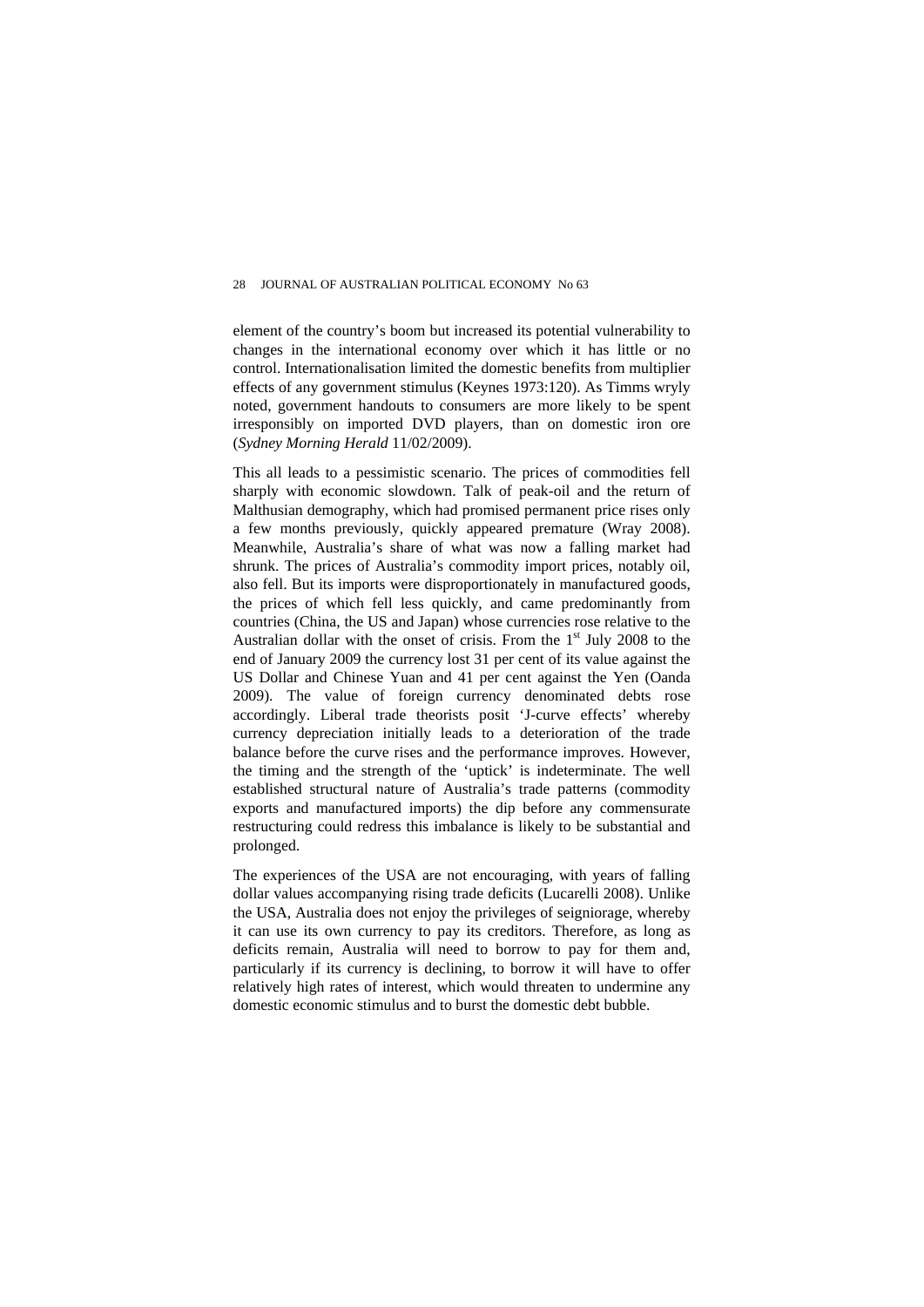This possible sequence of events is something of a conjecture. Stimulus packages may get the major economies growing again, at least for a time, and help to avert or postpone the worst case scenario. However, there do appear to be significant structural fault-lines in the global and thence Australian economies, which seem likely to be intractable to minor reform.

*Bill Dunn is a lecturer in the Department of Political Economy at the University of Sydney.* 

*bill.dunn@usyd.edu.au* 

*The author thanks the anonymous referees and the editor for their helpful comments and suggestions.* 

#### **References**

ABS (2007) Australian Bureau of Statistics, ABS 6310.0 - Employee Earnings, Benefits and Trade Union Membership, Australia

ABS (2008/9) Australian Bureau of Statistics, available at http://www.ausstats.abs.gov.au/

Baily, M.N. (2004) 'Recent productivity growth: the role of information technology and other innovations', *Federal Reserve Bank of San Francisco Economic Review*. pp 35-42

Bell, S. and Quiggin, J. (2008) 'Beyond Stop/Go? Explaining Australia's Long Boom', *Journal of Australian Political Economy*, 61: pp. 71-88

Brenner, R. (2003) *The Boom and the Bubble*, London, Verso

Broomhill, R. (2008) 'Australian Economic Boom in Historical Perspective', *Journal of Australian Political Economy*, 61: pp. 12-29

Cahill, D. (2008) 'Lab(o)ur, the Boom and the Prospects for an Alternative to Neoliberalism', *Journal of Australian Political Economy*, 61: pp. 321-336

Census (various years) *Statistical Abstract of the United States*, available at *www.census.gov/* 

Dow, G. (2008) 'The Institutional Intractability of Recession', *Journal of Australian Political Economy*, 61; pp. 134-155

Dumenil, G. and Levy, D. (2004) *Capital Resurgent*, Cambridge MA, Harvard University Press

Ellis, L. and Smith, K. (2007) 'The global upward trend in the profit share', BIS working paper, no 231, Bank for International Settlements, July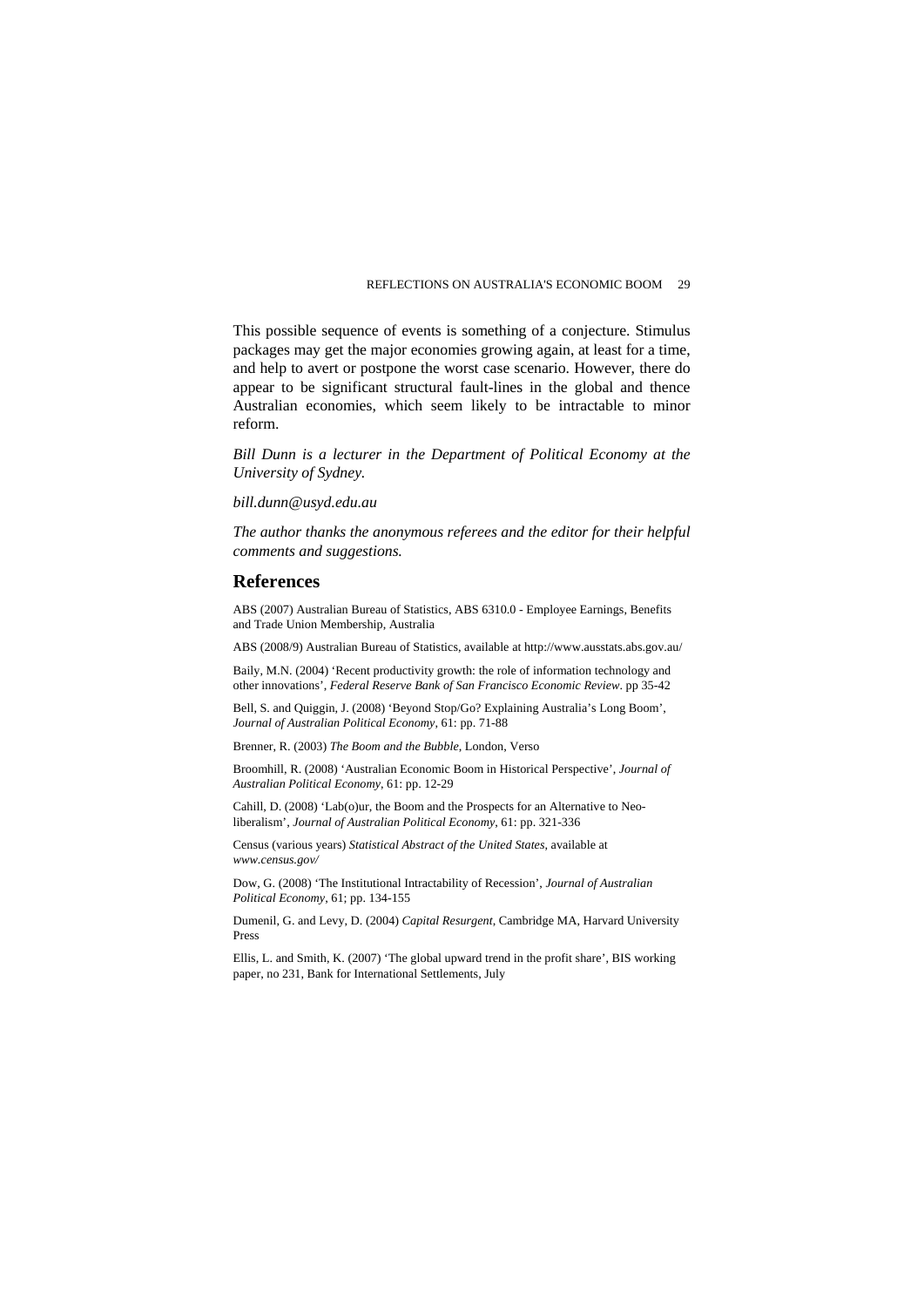#### 30 JOURNAL OF AUSTRALIAN POLITICAL ECONOMY No 63

Fairbrother, P. and Yates, C.A.B. (2003) 'Unions in crisis, unions in renewal?', in Fairbrother, P. and Yates, C.A.B. eds, *Trade Unions in Renewal: A Comparative Study*, London, Continuum

Glyn, A. (2007) 'Explaining Labor's Declining Share of National Income', available at *www.g24.org/phno4.pdf* [accessed on 2 Dec 2008]

Goodman, J. and Worth, D. (2008) 'The Minerals Boom and Australia's "Resource Curse"', *Journal of Australian Political Economy*, 61: pp. 201-219

Henwood, D. (2003) *After the New Economy*, New York, The New Press

Heston, A., Summers, R. and Aten, B. 2006. Penn World Table Version 6.2, Center for International Comparisons of Production, Income and Prices at the University of Pennsylvania, September, available: *http://pwt.econ.upenn.edu/* [accessed on 31 Jan 2007].

Hetherington, L.E., Brown, T.J., Benham, A.J., Bide, T., Lusty, P.A.J., Hards, V.L., Harris, S.D. and Idoine, N.E. (2008) *World Mineral Production 2002-06*, Nottingham, British Geological Survey

ILO (2008) International Labour Organization, statistics available at *laborsta.ilo.org/STP/do* [accessed on 17 Dec 2008]

IMF (2007) *International Financial Statistics Yearbook 2007*, Washington DC, IMF

IMF (2008) International Monetary Fund, World Economic Outlook Database, Oct. 2008

Jones, E. (1989) 'Australia's Balance of Payments: Recent Trends', *Journal of Australian Political Economy*, 24

Keane, C. (2008) 'A New Economy? ICT Investment and Australia's Economic Boom', *Journal of Australian Political Economy*, 61: pp. 112-133

Keen, S. (2007) 'Developing a monetary model of financial instability', in Chester, L. and Johnson, M. eds, *Heterodox Economic Perspectives on Contemporary Issues*, Proceedings of the Sixth Australian Society of Heterodox Economists Conference, 10-11 December, 2007, UNSW, Sydney, Australia

Keynes, J.M. (1973) *The General Theory of Employment, Interest and Money*, London, MacMillan

Lavelle, A. (2008) 'The Boom, the Left and Capitalism', *Journal of Australian Political Economy*, 61: pp. 296-320

Lloyd, C. (2008) 'Australian Capitalism Since 1992: A New Regime of Accumulation', *Journal of Australian Political Economy*, 61: pp30-55

Lucarelli, B. (2008) 'The United States Empire of Debt', *Journal of Australian Political Economy*, 62: pp. 16-38

Maddison, A. (2007) *http://www.ggdc.net/Maddison/Historical\_Statistics/horizontalfile\_03-2007* 

Meagher, G. and Wilson, S. (2008) 'Richer but More Unequal: Perceptions of Inequality in Australia 1987-2005', *Journal of Australian Political Economy*, 61: pp. 220-223